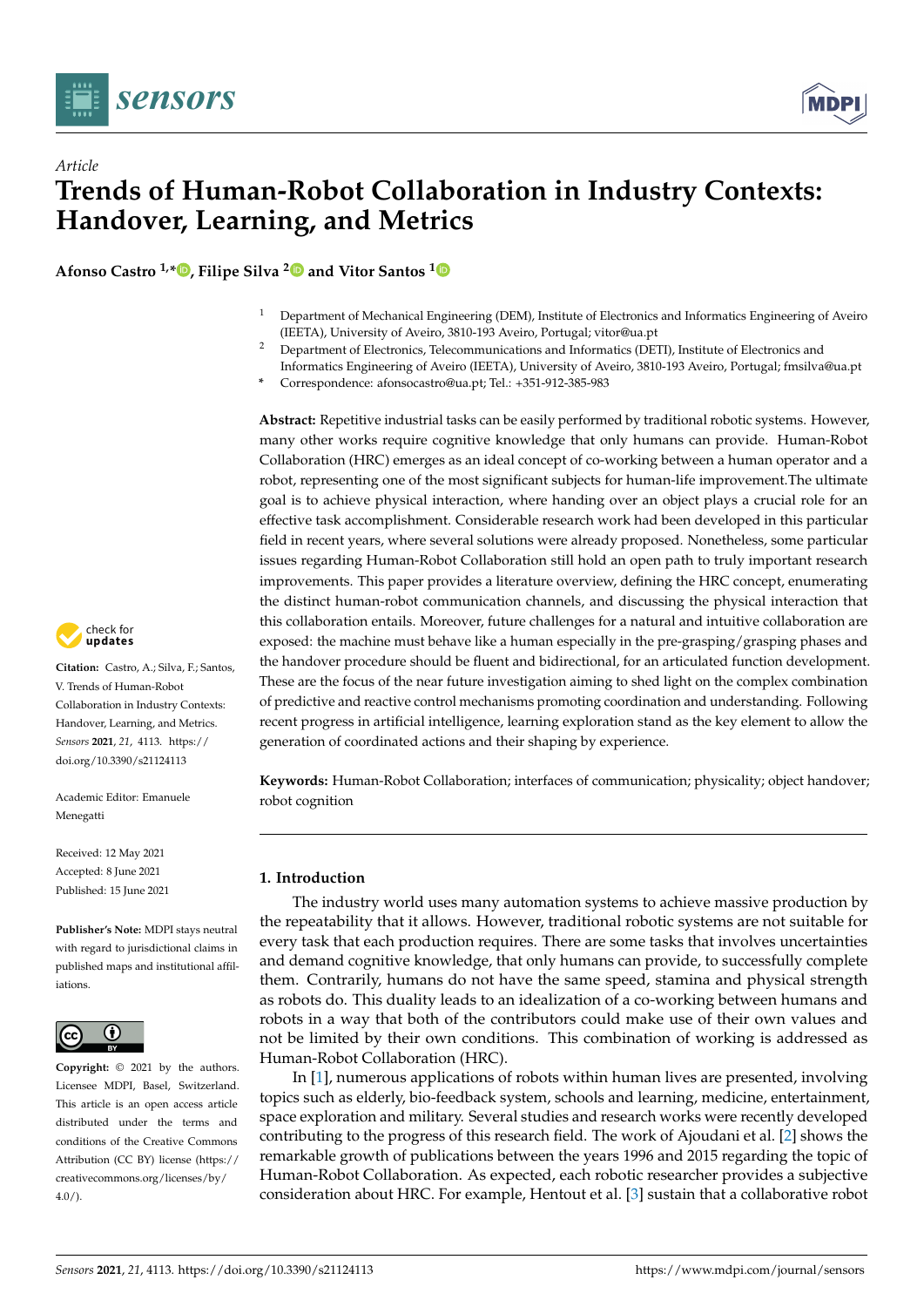should improve the quality of task execution, ensure safety for the human user and be ergonomic for this same human co-worker. According to Zaatari et al. [\[4\]](#page-21-3), HRC translates a balance between automation and flexibility, aiming to respond to the demands of the market in terms of product customization, variability, and cycle time. These different perspectives fall on the distinct levels that the HRC domain enclose.

There are several research challenges that need to be addressed in the study of collaborative processes that are at the intersection of robotics, engineering, Human-Robot Interaction, and computer science. Collaborative robots need to be endowed with a set of abilities that enable them to act in close contact with humans, such as sensing, reasoning, and learning. In turn, the human must be placed at the centre of a careful design where safety aspects and intuitive physical interaction need to be addressed as well. Industrial applications impose additional concerns since the robots need to be easily programmed by non-expert users, while operating in poorly structured, dynamic environments. The development of intuitive and natural communication interfaces requiring little training and capable of maintaining low levels of fatigue is a priority, including those associated with direct physical interaction.

Considering the ultimate goal of a fluent, human-like and flawless collaboration, we realize the existence of a wide range of topics that need to be completely covered up, such as safety, interaction, physicality, cognition, adaptation, metrics, among many others. Figure [1](#page-1-0) provides a hierarchical representation of some of the fundamental topics associated with HRC, giving a special emphasis to the following research trends: better interaction, cognitive integration, and effective metrics. Despite the continuous advances, new techniques for improved functionalities need to be developed with safe physical interaction in mind and validated in industrial scenarios.

<span id="page-1-0"></span>

**Figure 1.** Mind map of the Human-Robot Collaboration paradigm.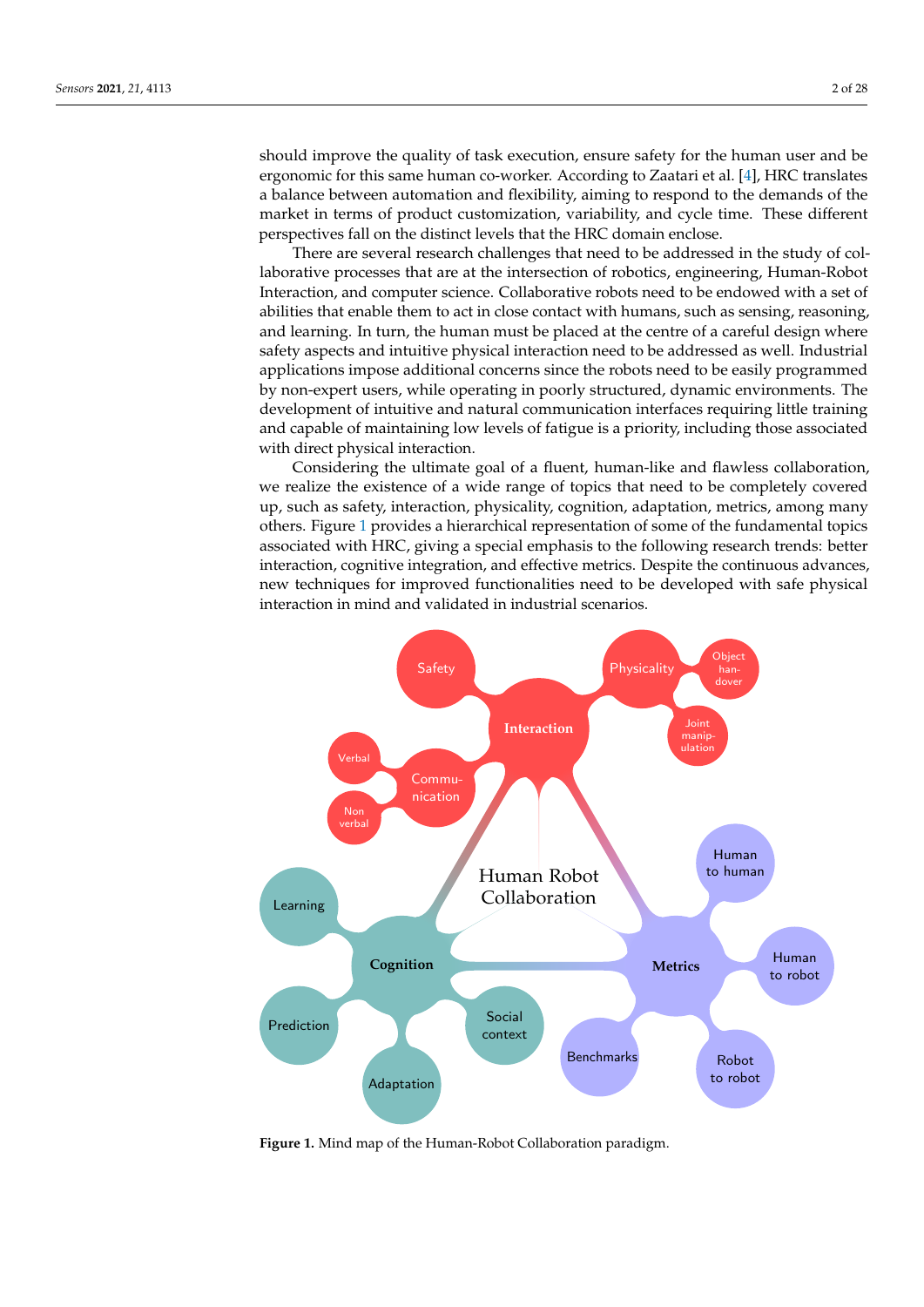#### *1.1. Analysis of Past Reviews*

In the last few years, several review articles on HRC have appeared that provide a summary of previous research and a comprehensive view of this wide research field. This section provides a short analysis of past review articles in an attempt to clarify the differences in the structure and type of selected information, as well as in the depth to which the topics are covered. Ajoudani et al. [\[2\]](#page-21-1) reviewed the state-of-the-art on technologies and methodologies enabling achieving advanced human-robot collaborative systems. That paper describes in a very complete way the bi-directional human-robot interfaces and interaction modalities, as well as adaptive control methodologies to link perception to robot behaviour, namely for setting up a successful physical HRC (pHRC) framework. Additionally, the authors discuss the challenges of control performance in terms of stability and transparency, including useful lessons from the field of human motor control. Potential applications and relevant use cases are also presented, jointly with benchmarks regarding acceptance aspects.

Villani et al. [\[5\]](#page-21-4) provide an extensive review of HRC for industrial environments, focusing on problems related to physical and cognitive interaction. Safety standards are presented from the perspective of requirements and design guidelines useful for development of new systems. The main body of the paper is on state-of-the-art approaches for developing intuitive user interfaces, including interaction modes and robot programming in manufacturing practice. The main industrial applications where collaborative robots may improve task efficiency are also discussed. In  $[4]$ , El Zaatari et al. address the programming requirements for effective collaboration in industrial settings. The review is organized around three important aspects: communication, optimization, and learning. Communication between humans and robots is categorised in body language and speech, user interfaces and haptics. The optimization approach is centred on of different aspects related to the comfort of the human operator and task efficiency. Research studies exploring learning to allow generation of coordinated actions are also discussed, with emphasis on learning from demonstration and reinforcement learning techniques.

Other review articles are organized in a chronological perspective that helps to analyse the trends observed in recent years. Matheson et al. [\[6\]](#page-21-5) conducted a literature review of collaborative robotics in manufacturing or assembly applications, covering the period from 2009 to 2018. The selected literature comprises a total of 35 case studies where practical experiments with real hardware are conducted. The analysis of the reviewed literature summarizes each individual study, providing information such as the robot used, the control system, the collaboration methodology, the industrial application, as well as the objective in HRC research and the key findings. Hentout et al. [\[3\]](#page-21-2) provide a broad coverage of the state-of-the-art on industrial collaborative robotics by reviewing more than 300 papers published between 2008 and 2017. For that purpose, authors classify the content of these papers into seven research categories, as follows: "hardware and software design of cobotic systems", "safety in industrial cobotics", "cognitive humanrobot interactions", "robot programming approaches", "human-robot task allocation", "virtual and augmented reality", "study of physical interactions between humans" and "fault tolerance". In addition to this classification, each selected article is grouped in several sub-categories, while the proposed approach, and the main results are summarized.

In a recent review, Kumar et al. [\[7\]](#page-21-6) give an overview of Human-Robot Collaboration in industrial environments centred around three challenges facing the development of collaborative systems: human safety, trust in automation (i.e., user's expectations and acceptance) and productivity impact. Beyond the focus on human safety, this survey proposes a categorization of HRC based on three aspects of the system: awareness (perception and sensors), intelligence (robot action and behaviour), and compliance (control interfaces and communication). Another very recent review covering the same topic can be found in [\[8\]](#page-21-7). In this paper, Ogenyi et al. describe robotic systems with cutting edge technologies in terms of sensors and actuators suitable for pHRC. The survey reveals relevant components for effective pHRC to be accomplished, including the adoption of sophisticated learning tech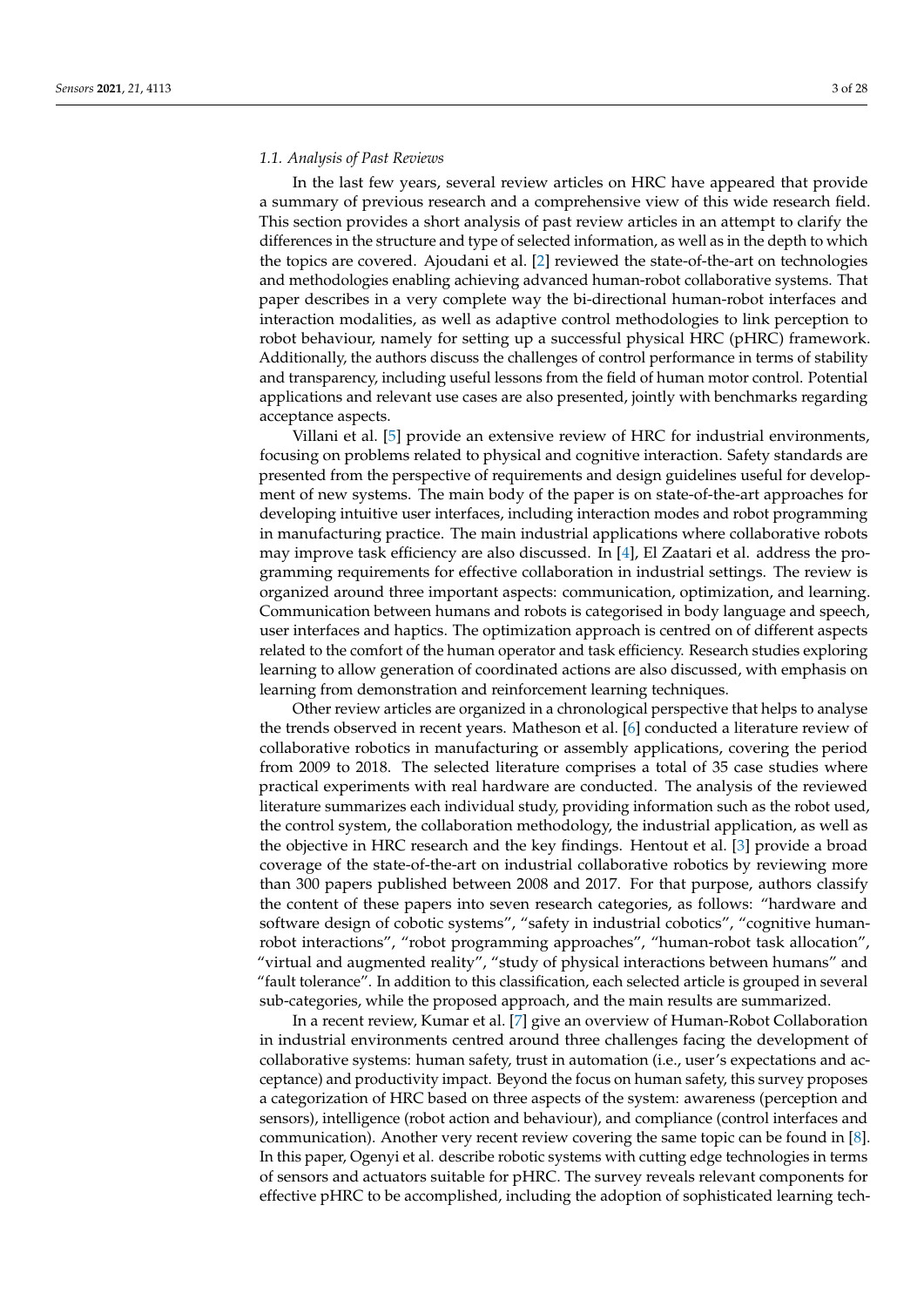niques and control algorithms. Collaborative strategies are discussed from the viewpoint of attention formulation, coordination mechanisms and task planning. Learning methods useful for pHRC are also briefly discussed, including human action recognition, human motion prediction, learning control policies, and skill transfer from humans to robots.

## *1.2. Purpose and Contribution*

Robotics is currently undergoing a paradigm shift guided by technological advances such as the human-centred design, enhanced sensing capabilities and increased computing power. This paper aims to highlight meaningful research trends that can help leverage the potential of HRC in the automation domain. As a result, a particular focus lies on three key principles that should be considered together as a way of promoting future developments—better interactions, cognitive integration, and effective metrics.

First, physical interactions are a likely occurrence in industrial collaborative work, and object handovers, in particular, will play an important role. Closed interactions with humans will be a key ability of the next generation of collaborative robots. Second, the integration of cognition would enable the robot to interpret the current situation, to remember experience, to predict future conditions and, as result, to influence its own action in real time. These abilities are important to make the system act proactively, while expressing an anticipatory and adaptive behaviour. Finally, metrics and benchmarks are also essential to establish the state of the art and, in this way, future progress. Thus, we seek to highlight the unique challenges of assessing performance of collaborative systems and the ongoing efforts.

In this context, the contribution of this paper is two-fold. On the one hand, we attempt to strengthen the links between research topics that are often addressed separately: handovers, learning and metrics. On the other hand, we provide an overview of publications that point to trends, research directions and next priorities and, to that extend, promise to reshape the field of HRC.

#### *1.3. Paper Organization*

The purpose of this work is to understand the state of the art of HRC research and to identify the scientific gaps that still hold the integration of robots in humans co-working teams. In line with this, the paper starts, in Section [2,](#page-3-0) with a literature overview about HRC in industrial contexts. This section defines the basic concepts, enumerates the most common interfaces of communication between humans and robots, and describes the physical interaction that Human-Robot Collaboration entails. Section [3](#page-12-0) focuses on current advances and trends associated with handovers, learning and metrics. Seeking to study the critical moment of physical contact, an analysis about human-robot object handover developments is presented. The object transfer between the operator and the machine expresses the ultimate challenge to achieve an efficient and useful co-working. Recent works have been addressing learning techniques integration as the solution to reach the aimed fluency and coordination: the progress of combining artificial intelligence with collaborative robots are also explored in this work. Moreover, multiple metrics for Human-Robot Collaboration are examined. For a proper evaluation of each result, these metrics should be general, in a way that could also be applied to human-human collaboration, and agnostic to any procedure. Section [4](#page-17-0) discusses the future challenges that should be tackled to achieve the intended collaboration between humans and robots, trying to narrow the open path for advances in this wide domain and, more specifically, in human-robot object handover. Finally, the main conclusions of this work are summarized in Section [5.](#page-20-0)

## <span id="page-3-0"></span>**2. Human-Robot Collaboration Concepts**

Before any discussion about the recent work and research, as well as the future opportunities that the collaboration between humans and robots could bring to humanity, several concepts that might be not so well clarified should be elucidated. It is known that, among all the areas where robots can provide useful and powerful help to humans, the industrial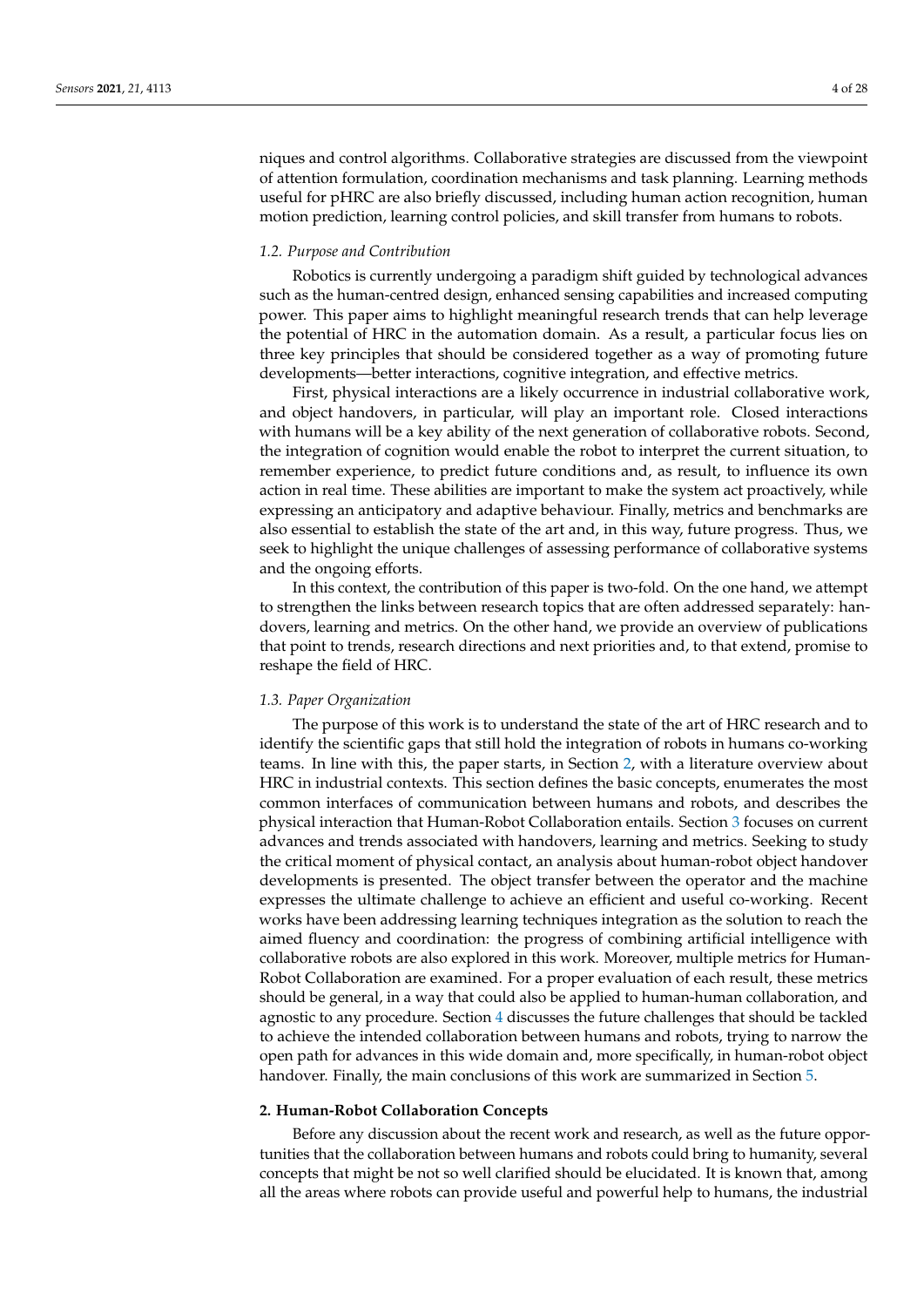environment is the one where the quickest integration is expected, since human-robot co-work is already widely used in industrial tasks [\[1\]](#page-21-0). This expected significant integration of robots in humans life leads to a lot of interest and discussion among many robotic research laboratories which consequently, originated distinct, and often, misunderstanding concepts. For the purpose of this work, the definition and description of each robotic concept plays an essential role to allow a clear discussion about near future challenges and opportunities enclosed by HRC. This section provides an extensive review and interpretation of the HRC related issues, starting out from its own definition, enumerating several human-robot available communication channels and, lastly, deepening into the recent physical interaction interest between human and robots.

#### *2.1. Interaction vs. Collaboration*

The terms of *interaction* and *collaboration* between humans and robots are extensively used by numerous researchers in this particular topic of interest. Furthermore, Human-Robot Interaction (HRI) and Human-Robot Collaboration (HRC) are two easily recognized concepts regarding the human-robot co-work. These two concepts could be often confused with each other, or even be perceived as the exact same proposition. Since HRI and HRC symbolize relatively recent research fields, there is not yet a global and absolute definition of these two acronyms. However, the related literature starts to converge into the same interpretation, which is gathering all robotic researchers. For the best of our knowledge, it becomes fundamental to understand the differences between *interaction* and *collaboration* and, consequently, to correctly distinguish Human-Robot Interaction from Human-Robot Collaboration.

First, before mentioning any robotic participation, the *interaction* and *collaboration* words carry distinct meanings. Accordingly to the Cambridge Dictionary, *interaction* is defined as "an occasion when two or more people or things communicate with or react to each other" while *collaboration* is defined as "the situation of two or more people working together to create or achieve the same thing". In the work of Grosz in 1996 [\[9\]](#page-21-8), other dictionary definitions are provided for the interpretation of these two concepts: *interaction* is described as an action on someone or something else, while *collaboration* stands for the work "with" others: working jointly with someone or something. Grosz also focuses on the "jointly with" to distinguish *collaboration* from *interaction*. Several years later after the work of Grosz, Green et al. [\[10\]](#page-21-9) also characterized *collaboration* as "working jointly with others or together especially in an intellectual endeavor". As we can understand, this work perceives a similar meaning for *collaboration* as stated by Grosz [\[9\]](#page-21-8). A new interpretation perspective was introduced in [\[11\]](#page-21-10), where the concept of *interaction* plays a more general role that includes *collaboration* within it. By presenting *interaction* as, once again, an "action on someone else", this work refers to it as any kind of action that involves another human being or robot. Additionally, *collaboration* stands for "working with someone", aiming at reaching a common goal. Taking these two considerations into account, it becomes easy to understand the way that [\[11\]](#page-21-10) mentions *collaboration* as one particular case of *interaction*.

In an exclusively robotic field, ref. [\[12\]](#page-21-11) defines *collaboration* as a robot feature to perform complex tasks with direct human interaction and coordination. According to [\[12\]](#page-21-11), an interactive procedure can be perceived as a few nested behaviors that the robot must ensure: every collaboration implicates a coexistence that, in its place, implicates safety. As was already mentioned, ref. [\[11\]](#page-21-10) encapsulates every collaboration within the concept of *interaction*; now, ref. [\[12\]](#page-21-11) is relating *collaboration* to coexistence and safety.

In the work of Ajoudani et al. [\[2\]](#page-21-1), a new definition of physical Human-Robot Collaboration (pHRC) is introduced: pHRC is the moment when human(s), robot(s) and the environment come to contact with each other and form a "tightly coupled dynamical system to accomplish a task". In the same thought of the required machine capabilities to build a human-robot collaborative system, ref. [\[13\]](#page-21-12) defines a collaborative robot as one that is able to understand its collaborator's intentions and predict his/her actions, in order to adapt its behavior in accordance and provide assistance in a wide diversity of tasks.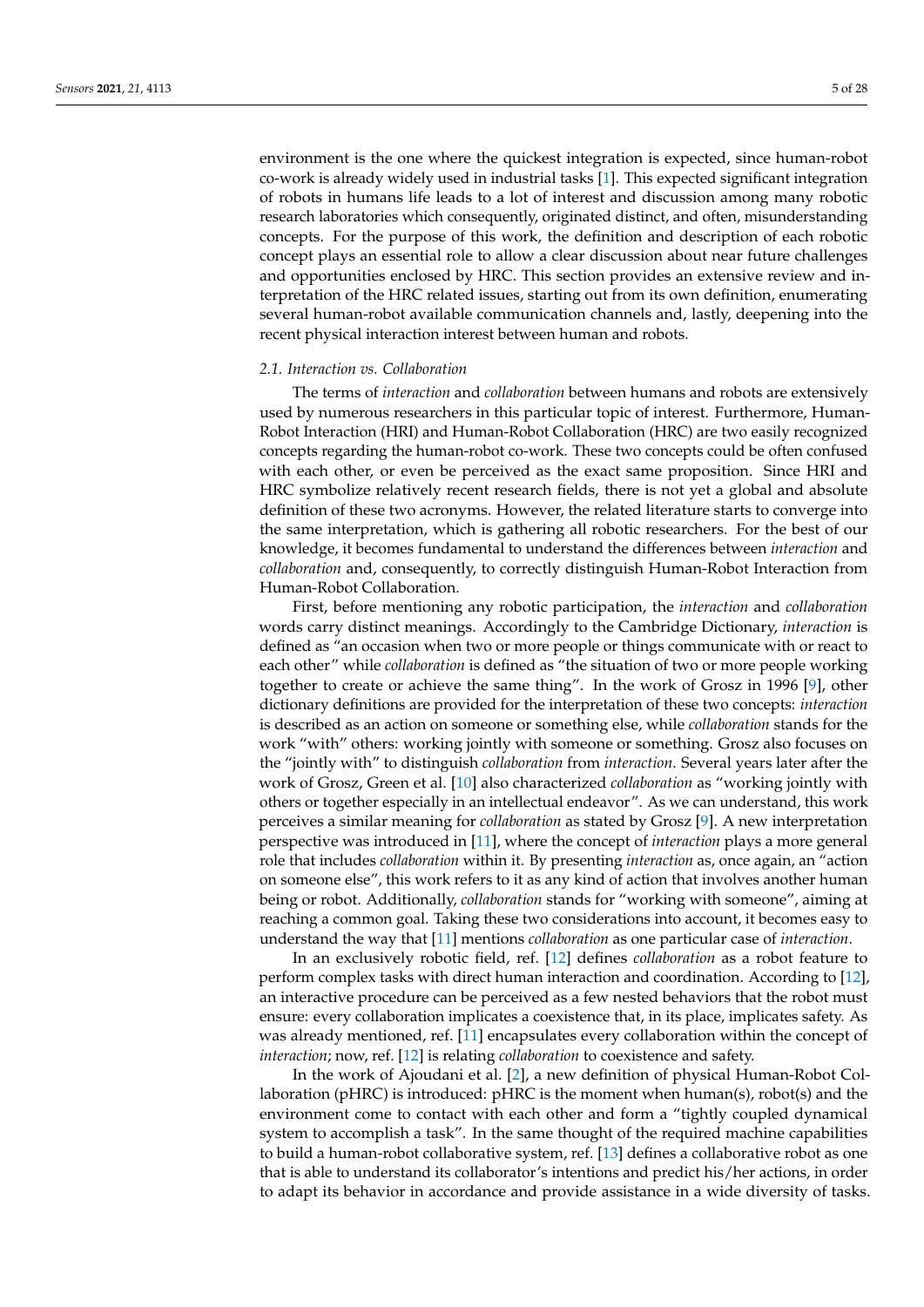Furthermore, ref. [\[13\]](#page-21-12) mentions different levels of robot autonomy since, for the authors, it should be capable of deciding when it can lead the task or instead follow the human. In Villani et al. [\[5\]](#page-21-4), a distinction between Human-Robot Interaction (HRI) and Human-Robot Collaboration (HRC) is described, using two research works that were mentioned earlier: HRC requires a common goal that is sought by both robot and human working together ([\[11\]](#page-21-10)); contrarily, in HRI the interaction between the human and the robot does

not necessarily entail a common goal, thus falling in the definition of coexistence of [\[12\]](#page-21-11). From a different perspective, ref. [\[6\]](#page-21-5) provides a clear definition of four interaction types: coexistence, synchronised cooperation and collaboration. The term of *coexistence* characterizes the moment when the human operator and the robot are in the same environment but do not interact with each other; *synchronised* describes the environment where the human and the robot work in the same space but at different times; *cooperation* is when the human and robot work on separate tasks, but in the same space at the same time and, lastly, *collaboration* is used when the human operator and the robot work together on the same task. Following the definitions of [\[6\]](#page-21-5), when the robot is collaborating with the human, the action of the one has immediate consequences on the other. All this extended literature overview of the definitions about the Human-Robot Interaction and Human-Robot Collaboration concepts are summarized in Table [1.](#page-5-0)

<span id="page-5-0"></span>**Table 1.** Definitions regarding Human-Robot Collaboration and Human-Robot Interaction concepts, from several distinct sources.

| Source | <b>Definitions</b>                                                                                                                                                                                                                                                                                                                                                                                                          |  |
|--------|-----------------------------------------------------------------------------------------------------------------------------------------------------------------------------------------------------------------------------------------------------------------------------------------------------------------------------------------------------------------------------------------------------------------------------|--|
| $[9]$  | interaction: action on someone or something else.<br>collaboration: working jointly with someone or something.                                                                                                                                                                                                                                                                                                              |  |
| $[10]$ | collaboration: working jointly with others or together especially in an intellectual<br>endeavor.                                                                                                                                                                                                                                                                                                                           |  |
| $[11]$ | interaction includes collaboration.<br>interaction: action on someone else.<br>collaboration: working with someone, aiming at reaching a common goal.                                                                                                                                                                                                                                                                       |  |
| $[12]$ | collaboration: robot feature to perform complex tasks with direct human interaction and<br>coordination.<br>physical interaction: few nested behaviors that the robot must ensure (collaboration,<br>coexistence and safety).                                                                                                                                                                                               |  |
| $[1]$  | efficient Human-Robot Collaboration: robot should be capable of perceiving several<br>communications mechanisms similar to the ones related to human-human interaction.                                                                                                                                                                                                                                                     |  |
| $[2]$  | physical Human-Robot Collaboration: the moment when human(s), robot(s) and the<br>environment come to contact with each other and form a tightly coupled dynamical<br>system to accomplish a task.                                                                                                                                                                                                                          |  |
| $[13]$ | collaborative robot: able to understand its collaborator's intentions and predict his<br>actions, in order to adapt its behavior in accordance and provide assistance in a wide<br>diversity of tasks.                                                                                                                                                                                                                      |  |
| $[5]$  | HRC: requires a common goal that is sought by both robot and human working together.<br>HRI: the interaction between the human and the robot does not necessarily entail a<br>common goal, thus falling in the definition of coexistence.                                                                                                                                                                                   |  |
| [6]    | coexistence: when the human operator and the robot are in the same environment but<br>do not interact with each other.<br>synchronised: when the human and the robot work in the same space but at<br>alternated times.<br>cooperation: when the human and robot work on separate tasks, but in the same space<br>at the same time.<br>collaboration: when the human operator and the robot work together on the same task. |  |

With all these perspectives in mind, it is possible to understand the difference and deduce a clear interpretation about this particular topic. For the purpose of this work,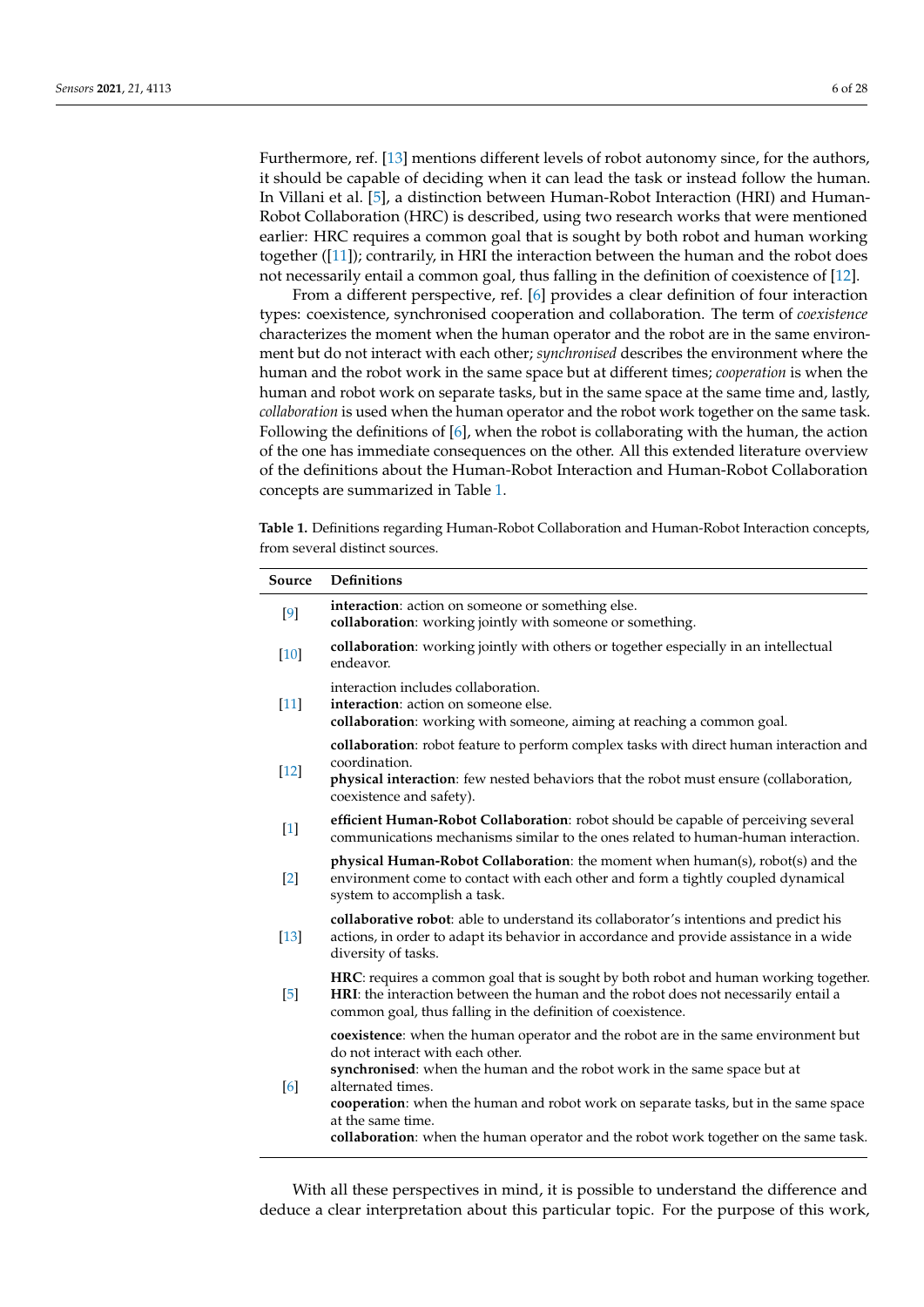and for future references, we will address the term of *interaction* as the communication between two entities. In other words, *interaction* describes the moment when someone gives any kind of information and someone else reacts accordingly. In a general point of view, *interaction* could be directly compared to a request-response service. On the other hand, *collaboration* describes the particular duties where human and robot help each other in the same task. At this moment of collaboration, no one in particular leads or follows: every collaborator could be leading or following the process, and its condition will probably change several times within the same task. Hence, any collaborative job implies numerous interactions. From another level, each interaction signifies a coexistence of the two intervening beings. Nonetheless, it is possible to have a human and a robot working in the same environment (coexistence) but without any interaction. In fact, these are the most used robotic systems by the industry world. The set of relations concerning these concepts is represented in Figure [2.](#page-6-0)

<span id="page-6-0"></span>

**Figure 2.** Relations between the different concepts about human-robot co-working.

### *2.2. Interfaces of Communication*

For a proper collaboration between a human operator and the robot, it is required that, at least, one of them communicates with the other. Accordingly to [\[14\]](#page-21-13), if effective communication channels between humans and robots are established, then it becomes possible to release human workers from heavy tasks with assisted human/robot collaboration systems. Before enumerating the different communication channels, it is advisable that a definition of communication should be first clarified to understand the meaning and importance of interfaces of communication.

One definition can be found in [\[15\]](#page-21-14), where communication stands as "a collection of mutual, common, or joint knowledge, beliefs, and suppositions". For the authors of [\[15\]](#page-21-14), every participant of a conversation changes his/her own mental state accordingly to their mutual current tasks and intentions understanding. In our perspective, any communication requires two active agents, and it is composed by the two moments of capturing data and interpreting the captured data. This means that it is crucial to have a normalized language or code (known by the two agents) that follows certain rules to ensure that a communication is established. The receptor should interpret the captured data in accordance to the known communicating code, to properly receive the information that the active agent provided. The easiest example where it is possible to understand this concept is the usual verbal human-human communication: the human ears are responsible to obtain the sounds emitted by the other human, and the knowledge of the spoken language will ensure the correct interpretation of the message. If the spoken language is not recognized by the receptor, even with a sensor capable of receiving the data, it becomes impossible to understand the message. Summing up, each interface of communication includes the received data and its classification or interpretation.

As defined previously, in order to complete each task successfully, a collaborative system always requires mutual interactions between the human and the robot. These interactions could be performed via several communication channels that are described in this subsection. Moreover, accordingly to [\[8\]](#page-21-7), a robot can communicate contents, acquire knowledge about its surroundings, and give feedback to the environment or users, through these multiple communication interfaces. Some works have already categorized the several communication channels. In [\[10\]](#page-21-9), three main types of communication between humans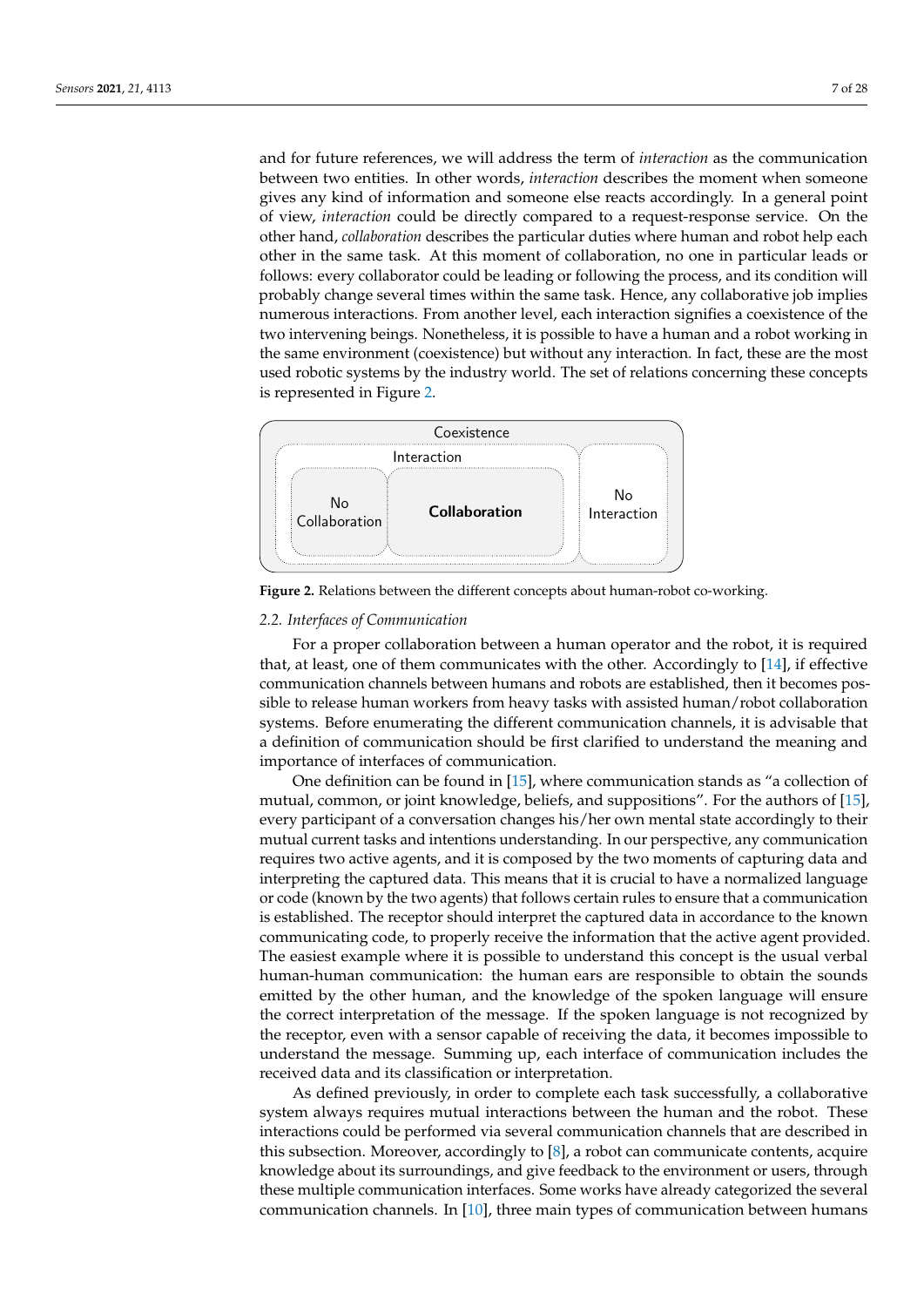are indicated and detailed: audio, visual and environmental. However, as was previously stated, we will not consider the surroundings perception as a communication, since this kind of received information does not originate from another active agent with the intention to perform communication.

Currently, many different communication interfaces and methodologies can be applied to a Human-Robot Interaction system, allowing the communication between two agents. Figure [3](#page-7-0) provides an overview of several communication interfaces: gesture recogni-tion [\[14](#page-21-13),16-[20\]](#page-22-0), human motion recognition [\[21](#page-22-1)[,22\]](#page-22-2), voice/speech recognition [\[15,](#page-21-14)[16](#page-21-15),23-[26\]](#page-22-4), haptics and contact sensors [\[8](#page-21-7)[,23](#page-22-3)[,27–](#page-22-5)[30\]](#page-22-6), EMG/EGG sensors [\[8](#page-21-7)[,31](#page-22-7)[–34\]](#page-22-8) and GUI [\[35](#page-22-9)[–37\]](#page-22-10). All these mentioned works use each type of interface for Human-Robot Interaction. Figure [3](#page-7-0) also summarizes the common sensors that are used for each one of the communication channels. Since physical contact stands as the ultimate type of human-robot communication, especially for human-robot collaborative systems, physical interaction will be further discussed in the next subsections.

<span id="page-7-0"></span>

**Figure 3.** Overview of communication interfaces for HRC and some associate base sensors.

One of the most usual communication channel between humans and robots is presented in by Liu and Wang [\[14\]](#page-21-13); for these authors, hand gestures and body postures stand as effective communication channels in human-human collaboration. For this reason, their research dives into this particular interface of communication, enumerating three types of gestures: body gestures (full body actions or motions); hand and arm gestures (arm poses, hand gestures), and head and facial gestures (nodding or shaking head, winking lips). Additionally, ref. [\[14\]](#page-21-13) proposes a workflow of the steps for communication interpretation by the robot. First, robot sensors have to capture the gesture raw data (*sensor data collection*); secondly, a gesture must be identified within all the data for each frame (*gesture identification*); thirdly, the identified gesture is tracked during the movement (*gesture tracking*); fourthly, according to pre-defined gestures type, the tracked gesture movement is classified (*gesture classification*); lastly, the robot translates this gesture recognition into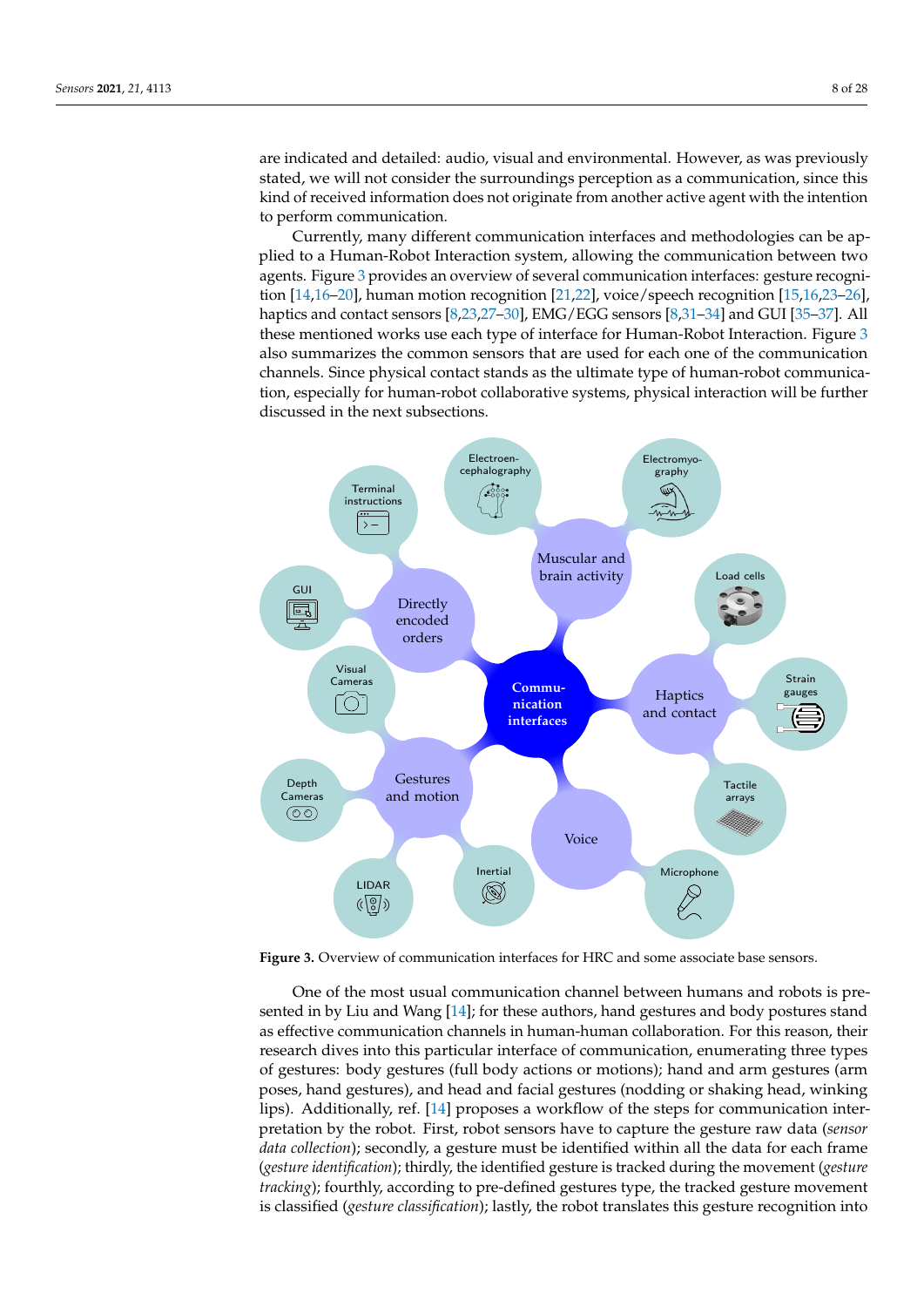robot commands (*gesture mapping*). All these steps seem very explicit an understandable, and can be, with small adjustments, extrapolated for all types of communication interfaces.

Another interface of communication is established by the combination of microphones and voice recognition algorithms. This type of communication is possibly the most similar to the usual communication between humans. However, an important issue regarding voice communication is recognized in [\[23\]](#page-22-3): in an industrial environment, the presence of background noise and chatter can make it problematic to perceive speech commands. From the same concern about the industrial adverse environmental conditions for a good performance of vision-based and/or voice-based interaction systems, ref. [\[16\]](#page-21-15) presents an approach that relies on the speech and gesture recognition, dealing with information that can potentially be contradictory or complementary.

Apart from these two particular topics, a distinct channel of communication between humans and robots is also discussed in [\[8\]](#page-21-7): electromyography (EMG) and electroencephalography (EEG) sensors. When a muscle contracts, electrical signals are generated and measurable by an EMG sensor. EEG signals are the most used ones for brain-computer interfaces (BCIs).

In [\[4\]](#page-21-3), in addition to all the mentioned communication channels, graphical user interfaces (GUI) are also included as a type of interaction between the human and the robot. The author states that an operator can control a collaborative robot through a communication interface that can be verbal (speech) or nonverbal. Nonverbal communication includes gestures, gaze, head pose, haptics and UIs. Similarly to the previous study, ref. [\[4\]](#page-21-3) provides, in a much more summarized way, the general workflow that the collaborative robot must follow to communicate: signals are detected, recognised and mapped to executable actions for the robot. Notice that, by using a GUI, there is no need for sensors or for data recognition and classification algorithms, since the provided information is directly received by the robot, in a "language" that it knows since it was built.

A new type of interaction is also described in [\[8\]](#page-21-7): physical Human–Robot Collaboration (pHRC). In this type of collaboration, it becomes imperative for the robot to be able to observe its surroundings in order to take cognizance and continuous update of the current state. Based on that information, the robot could be endowed with the ability to estimate desired actions to be performed and the best possible way to perform them. In the example presented in [\[8\]](#page-21-7), the human and the robot are performing a table-lifting task. For the successful completion of the task, the collaborative robot should identify the items in the environment (such as the table) and predict human future intention in order to act accordingly. Robotic skin tactile sensors (haptics) is also addressed in [\[8\]](#page-21-7). Robotic systems could be capable of identifying objects via multiple contact points thanks to the direct feedback that this technology provides. In the same study, it is possible to understand the technical issues associated to multiple conventional flexible sensors. For example, mechanical stress and aging can lead a reduction on the sensor's sensitivity. The concept of *physical collaboration* is also explored in [\[12\]](#page-21-11), where it is defined as "an explicit and intentional contact with exchange of forces between human and robot". This exchange of forces establishes a communication channel since the robot can react accordingly or even predict human motion intentions just by measuring and estimating those forces. Moreover, the indicated work also mentions a contactless interaction that is based and guided through information exchange via direct communication, such as gestures and/or voice commands, or indirect communication by recognizing intentions through eye gaze, for example. Another study that address this communication interface is presented in [\[5\]](#page-21-4), where it is possible to infer that, by the intentional establishment of a physical contact with exchange of forces between the two agents, or without contact (for example by the use of gesture or voice commands), a collaborative system capable of performing complex task alongside with the human can be achieved.

Another interesting issue to discuss in this topic of interfaces of communication is the level of autonomy of a robot. In fact, some collaborative robot systems give the possibility for the user (the human) to choose, by any kind of interaction (GUI, gesture, voice, etc.),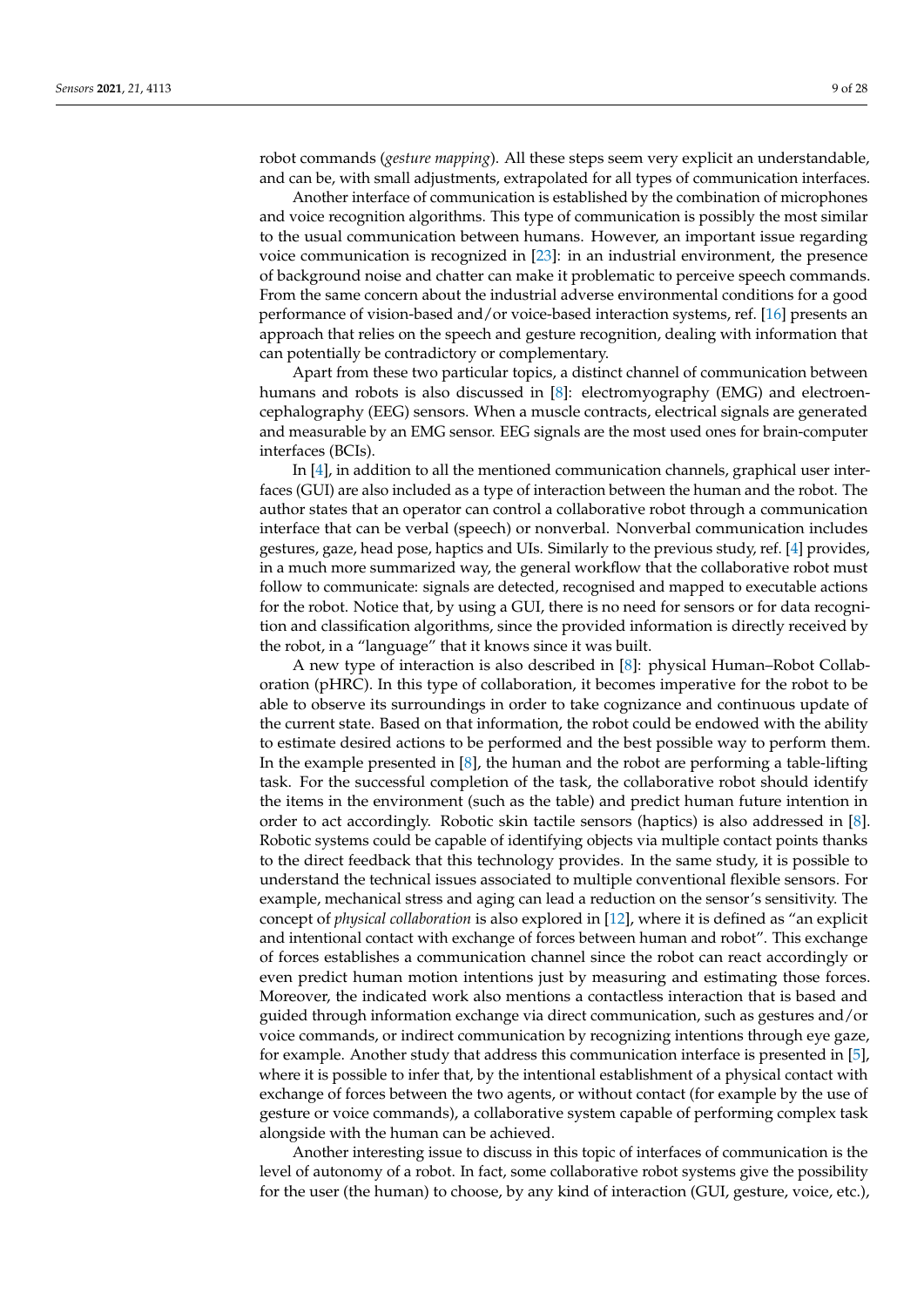when help from the robot is required or simply to stand still. Additionally, the human can also choose the level of collaboration: if the robot is allowed to predict human action and, thus, perform a collaboration task, or if the robot should just respond to specific request, such as a regular tool. Obviously, this difference between robot's freedom has direct consequences in its motion planing and control.

### *2.3. Safety in HRC*

One major concern regarding the application of human robot collaboration in industrial contexts is the fundamental problem of safety for both human operators and robots. Safety plays an essential role that should never be forgotten when studying human-robot co-working: every coexistence between a human and a machine entails a prior human safety. In fact, some standard ISO's have been established (ISO 10218-1 and 10218-2) to ensure the operator safety when working with collaborative robots ([\[3\]](#page-21-2)). These authors detail several safety measures when presenting the design of some cobots (collaborative robots), inferring that a robot must satisfy at least one of the four criteria presented and deeply described in [\[5\]](#page-21-4), as follows: (i) *safety-rated monitored stop*—the cobot completely stops if an operator enters the workspace, (ii) *hand guiding*—the cobot is compliant and moved manually by the human, (iii) *speed and separation monitoring*—the closer a human operator becomes the slower the cobot moves, and/or (iv) *power and force limiting*—the cobot is programmed to operate only within tolerable levels of force and torque. These four levels of safety strategies, derived from ISO 10218-1 and 10218-2 standards are also explored in [\[4\]](#page-21-3).

The norms ISO 10218-1 and 10218-2 define several levels of safety strategies. The first two levels, with simpler definitions, level 1 and 2, as illustrated in Figure [4](#page-10-0) are named "Safety-rated monitored stop" and "Hand guiding". The other two levels, which encompass more complex requirements on the robot side, are level 3 and 4, named "Speed and separation monitoring" and "Power and force limiting" respectively, are illustrated in Figure [5.](#page-10-1)

Safety emerges as a still open research field, despite the numerous studies that already had tackled this particular issue. We refer the reader to the following reviews on the requirements and challenges of safety in HRC [\[3](#page-21-2)[,5,](#page-21-4)[7,](#page-21-6)[38](#page-22-11)[–43\]](#page-23-0). Some reported studies approach the safety problem by assuming the human operators and the robots share the same workspace but perform different tasks. In these cases, the robot should be able to track the motion of the human operator to estimate the distance between them and, thereafter, avoid any collision. For example, in order to avoid possible collisions, before any movement, a robot should plan its own trajectory and verify if it is all clear. Keeping a predefined distance between the robot and the human is a safety measurement that will, in all motions, interfere with the robot's path planning. Different types of sensors and several strategies have been adopted to avoid potential collisions by jointly considering aspects of human monitoring and motion planning [\[44](#page-23-1)[–58\]](#page-23-2). When it comes to physical humanrobot interaction (pHRI), ref. [\[12\]](#page-21-11) presents an approach to safe oriented robot control. The proposed application is based on an elaboration of physical collision detection and robot reaction by using a collision avoidance methodology. In certain safe coexistence conditions, the human has the possibility to activate or deactivate, using gestures, this safe physical collaboration approach.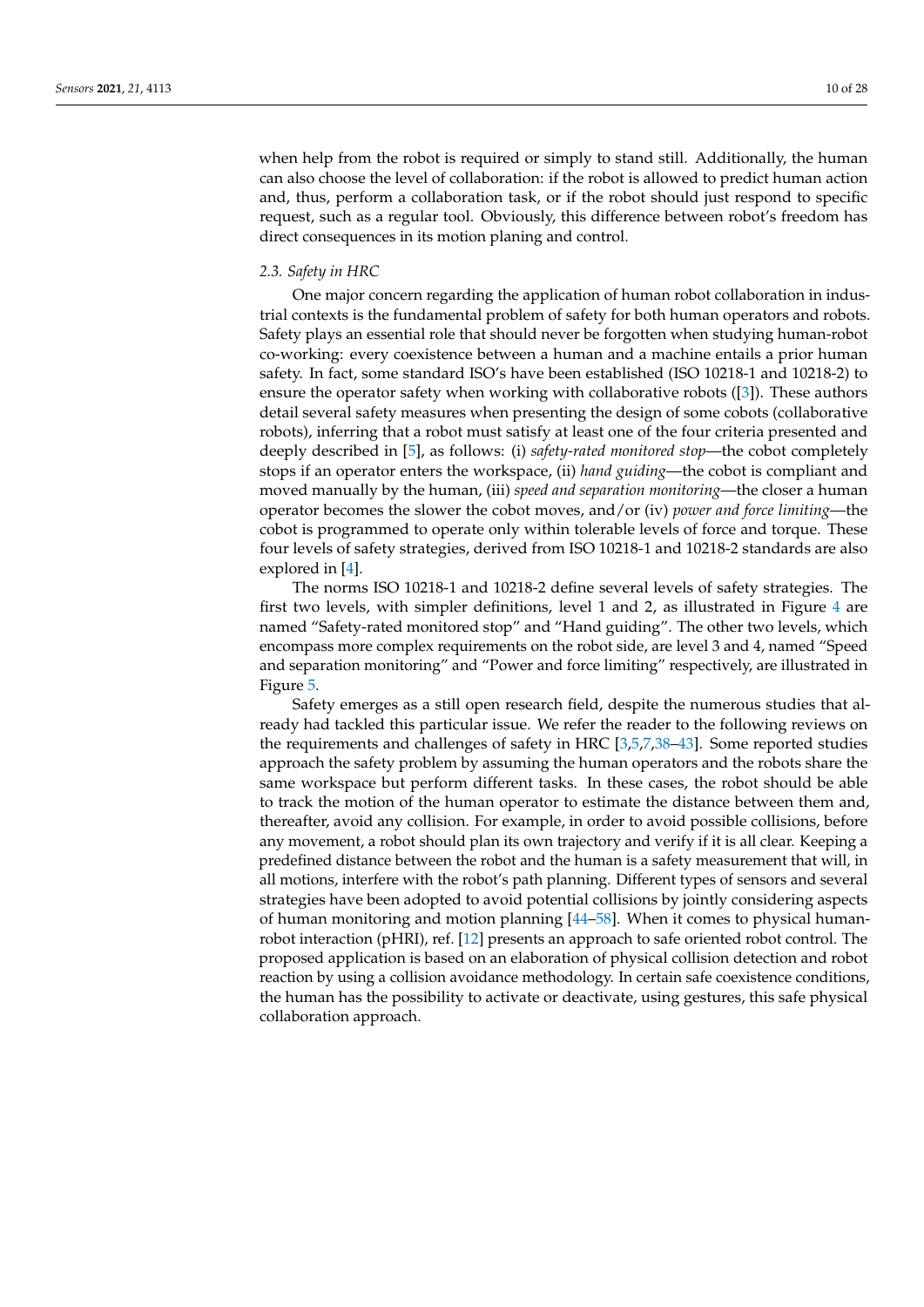<span id="page-10-0"></span>

**Figure 4.** Illustration of the first levels of robot safety standards, as defined in norms ISO 10218-1 and 10218-2: the "Safety-rated monitored stop" on the left and the "Hand guiding" on the right.

<span id="page-10-1"></span>

**Figure 5.** Illustration of the two more complex levels of robot safety standards, as defined in norms ISO 10218-1 and 10218-2: the "Speed and separation monitoring" on the left and "Power and force limiting" on the right.

## *2.4. Physical Interaction*

A key concept regarding Human-Robot Collaboration is physicality. The vast majority of collaborative tasks entail a mutual touch in the same physical object, as both agents have a common goal to achieve. Many works and studies were performed in the scope of this concern, always in the attempt to reach the most efficient and intuitive Human-Robot Collaboration system.

Accordingly to [\[59\]](#page-23-3), robotics has already a wide variety of tactile (touch) sensors. However, it is still hard to find an effective use of tactile sensors in robotics applications. One of the requirements for using tactile sensing in robotics is that all the robot body (skin) should be covered with sensors, just like the human skin. This distribution will endow the robot of decentralized and distributed control. This type of requirement creates a difficulty to turn tactile sensor modality into a reality. For [\[59\]](#page-23-3), issues such as sensor placement, electronic/mechanical hardware, methods to access and acquire signals, automatic calibration techniques, and algorithms to process and interpret sensing data in real time must be tackled in order to reach to this efficient tactile sensible robot creation. In the literature studied by [\[59\]](#page-23-3), the authors enumerate several tactile sensors capable of handling and measuring various contact parameters, such as: resistive, capacitive, optical, magnetic, ultrasonic, piezoelectric, electrorheological and magnetorheological sensors. In a more higher level, ref. [\[59\]](#page-23-3) distinguishes different types of physical contact with objects: manipulation (perception for action), exploration (action for perception) and reaction/haptics (action-reaction).

A distinct concern in robotic physical interaction is mentioned in [\[60\]](#page-23-4): the object shape. Object shape plays a crucial role in robot grasping tasks. There exist multiple ways to obtain a object shape, but accurate models of novel objects shape are not so easy to achieve due to incomplete and noisy sensory measurements. Moreover, there are some type of object materials that are characterized for being deformable with frequent interaction. Bjorkman et al. [\[60\]](#page-23-4) propose a probabilistic methodology for learning object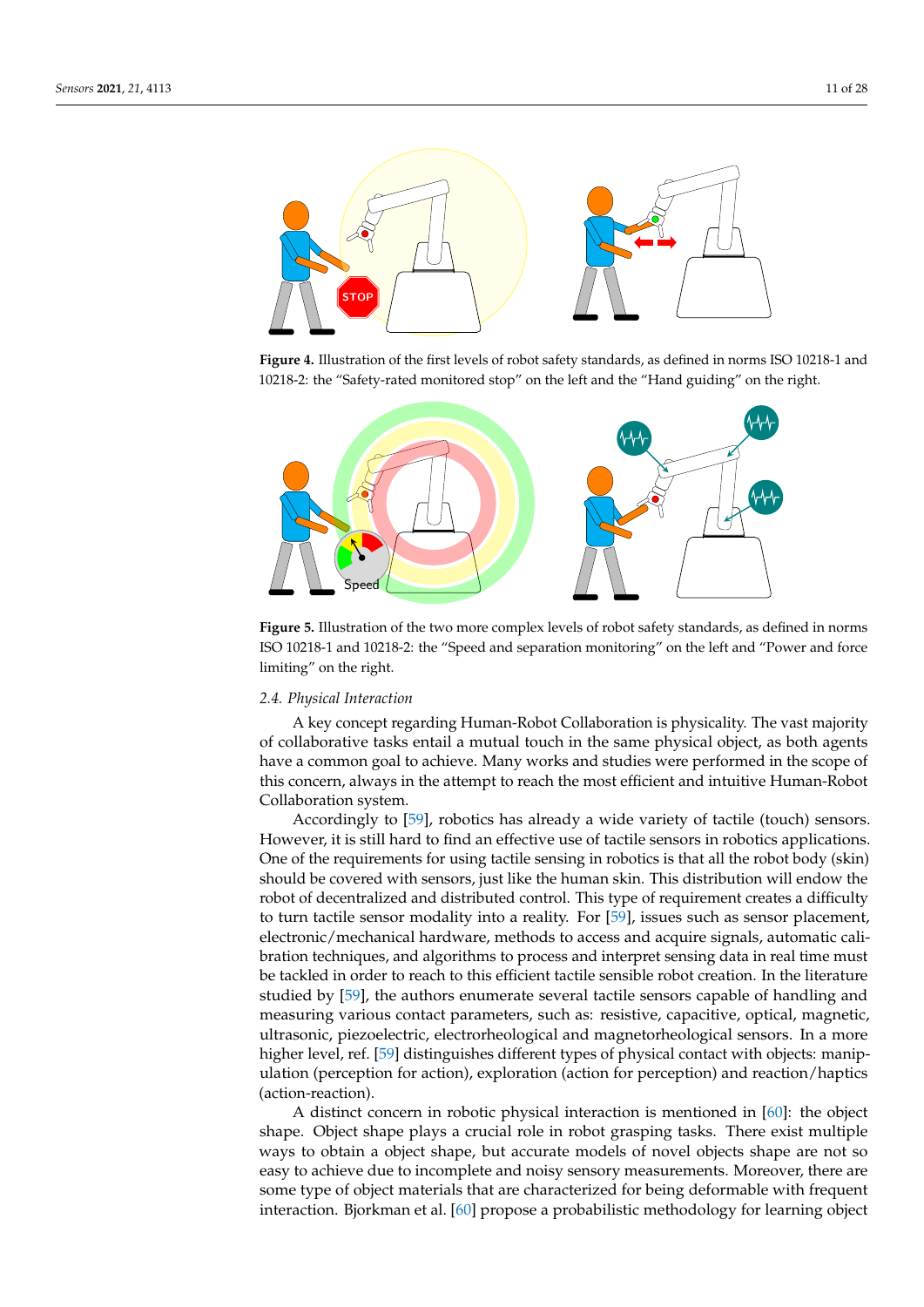models based on visual and tactile perception through physical interaction with an object. Through touch (physical interaction) at parts that are uncertain in terms of shape, the robot explores unknown objects. For the same concern, ref. [\[61\]](#page-23-5) relies on dealing with uncertainties about physical properties of objects, such as the object weight and the friction at the points of contact. The proposed grasp adaption in [\[61\]](#page-23-5) is based on an object-level impedance controller and a grasp stability estimator. The results of this approach show that the grasping performance on novel objects with distinct physical properties was improved. It is important to notice that not all issues regarding object grasping were tackled in [\[61\]](#page-23-5): some properties such as the coefficient of friction, object weight and center of mass must also be considering when, for example, lifting an object. For this reason, not only impedance controllers but also force controllers and position controllers must be implemented. Even so, uncertainty from finger dynamics and object geometry makes it very difficult to precisely control the grasping forces on the fingertips in real scenarios.

In a medical care context, ref. [\[62\]](#page-23-6) reviews the literature of tactile sensation for upperextremity prostheses, discussing several tactile sensing techniques. For [\[62\]](#page-23-6), an ideal hand prosthesis should deliver tactile feedback in a natural manner and be reliable when decoding of the user's intentions. That study also presents the characteristics of various tactile sensors such as strain gauges, piezoresistors, capacitive, piezoelectric and optical sensors. The authors of [\[62\]](#page-23-6) conclude that all the tactile feedback techniques and devices have still limited success in clinical use. It is defended that more effort on compatibility with human skin artificial sensors should be carried out. For a proper estimation of object properties, interactive perception approaches must be performed. This kind of active perception approaches are defined, in [\[24\]](#page-22-12), by a combination of physical interaction and traditional perception methods. This combination enables learning of object properties or even to manipulate unknown objects, being useful to numerous applications.

Production, warehouse logistics, and construction are just some of the many domains where handling large objects plays a crucial role. Robotic systems specifically created for this purpose are mainly designed to operate autonomously without the need for human intervention ([\[63\]](#page-23-7)). For an efficient Human-Robot Collaboration, these systems must be capable of understanding human goals and intentions, and quickly adapt themselves in accordance to the behavior of their coworkers. Furthermore, the robot's judgement about who should lead the process should be inherent: the system must know when it can act on its own and when it should wait for human's input information. Taking all this in consideration, ref. [\[63\]](#page-23-7) proposes a procedure to cooperatively manipulating large objects by a human and a robot. By creating a physical interaction system, it becomes possible to handle or transport large objects, with distinct shapes, in collaboration with a human. In [\[63\]](#page-23-7), a haptic feedback is used to infer which way the human will rotate the object and whether the user is ready to support the object. The robot plans its actions sequence in accordance to the rotation that is being proposed by the human. The results shown in [\[63\]](#page-23-7) demonstrate a multiple initiative collaboration methodology, where the robot can wait to understand the human intentions and can drive the task once it understood. Figure [6](#page-12-1) represents a diagram of the distinct layers that compose the cooperative procedure developed in [\[63\]](#page-23-7). It is easily deducted that the procedure represented in Figure [6](#page-12-1) could be applied to most of the human-robot co-working systems. This exchanging of roles engages a very natural way of collaboration, allowing the users to only focus on their own part. The work presented in [\[63\]](#page-23-7) results in an easy and intuitive physical interaction for an efficient Human-Robot Collaboration.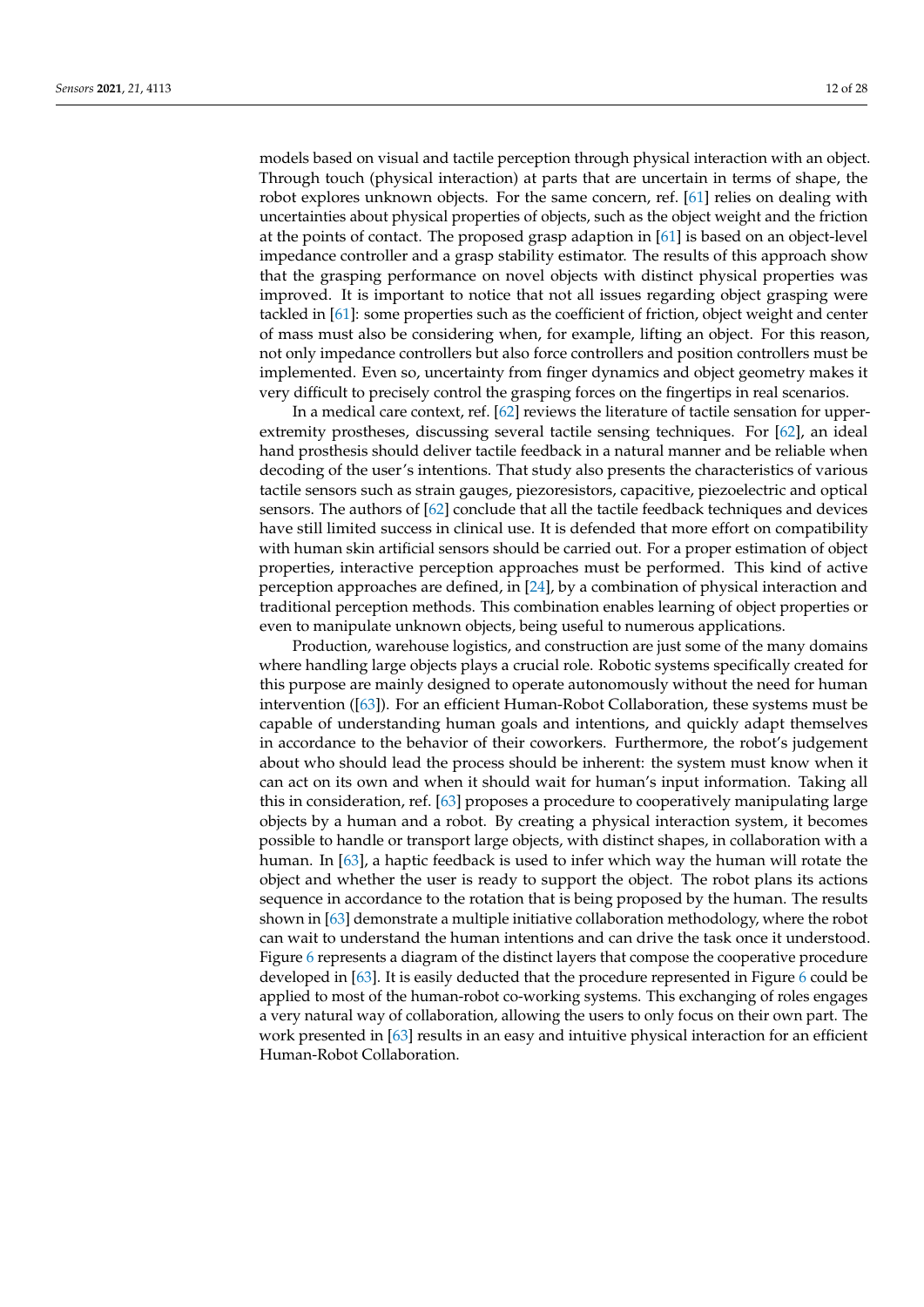<span id="page-12-1"></span>

**Figure 6.** Scheme of the different layers of a generic human-robot interaction system.

In [\[4\]](#page-21-3), it is possible to clearly see a separated study about these two kinds of physical interaction: reactive compliance and proactive compliance. In reactive compliance, the robot feels the force exerted on its body and moves in a way to minimize the forces. Despite the apparent simplicity of this concept, there are some issues that could prevent an effective and expected robot movement, such as identifying the point where the human contact occurred and understand if the contact was accidental or deliberated [\[64\]](#page-23-8). Some studies, such as [\[65\]](#page-23-9), help the robot in its haptics, making it more aware of the correct position where the contact force was exerted. A reactive compliance behavior can also be hard to obtain when the forces are exerted in a object that the robot is holding rather than directly in the robot's body. Notwithstanding the work that tried to tackle this problem as, for example [\[66\]](#page-24-0), this issue is still far from being efficiently solved. In a more evolved overview, predicting human's intentions through the exerted forces applied to the robot body has gathered many robotic researchers. According to [\[4\]](#page-21-3), the challenge of this search for a proactive compliance is related to the accuracy of the inferences made from the exerted forces. The authors of these mentioned investigation point out some important considerations regarding this particular topic: developing better prediction abilities in collaborative robots allows to decrease the physical and mental load on the human operator; nevertheless, the probability of unexpected robot movements, which compromises the success of the task, increases. For this reason, ref. [\[4\]](#page-21-3) defends that a more clear-cut between autonomy and reactive compliance, i.e., a balanced solution, would be the best suitable option to efficiently use collaborative robots to ease human tasks.

#### <span id="page-12-0"></span>**3. Current Advances and Trends**

Collaborative robots are being seen as the next big step in assisting human operators to complete cognitive tasks. This recurrent interest in developing machines capable of working in a similar way as humans has increased the number of research works and it has strengthened the scientific outcomes that recent HRC studies have developed. The main current trends that this topic encloses are usually related to the exchange (give/receive) of objects with the robot, the artificial intelligence that could be used for the machine to learn from humans and with the proper evaluation metrics to correctly analyse the performance of the collaborative robot. In this section, each one of these mentioned advances will be explored.

#### *3.1. Object Handover*

There are many concrete applications, where a robot has proven to be useful in helping humans by handing over objects, such as short-cycle repetitive tasks [\[67\]](#page-24-1) or dynamic object handover tasks [\[68](#page-24-2)[,69\]](#page-24-3). In the last decade, some studies described the process of object handover between humans with the purpose of transferring that same execution to robots [\[70,](#page-24-4)[71\]](#page-24-5). However, that idealization of disassembling the handover process into different parts, giving separated instructions, has been discussed in a way to consider the handover as a single process [\[72\]](#page-24-6). There are some issues regarding the topic of object transfer between humans and robots.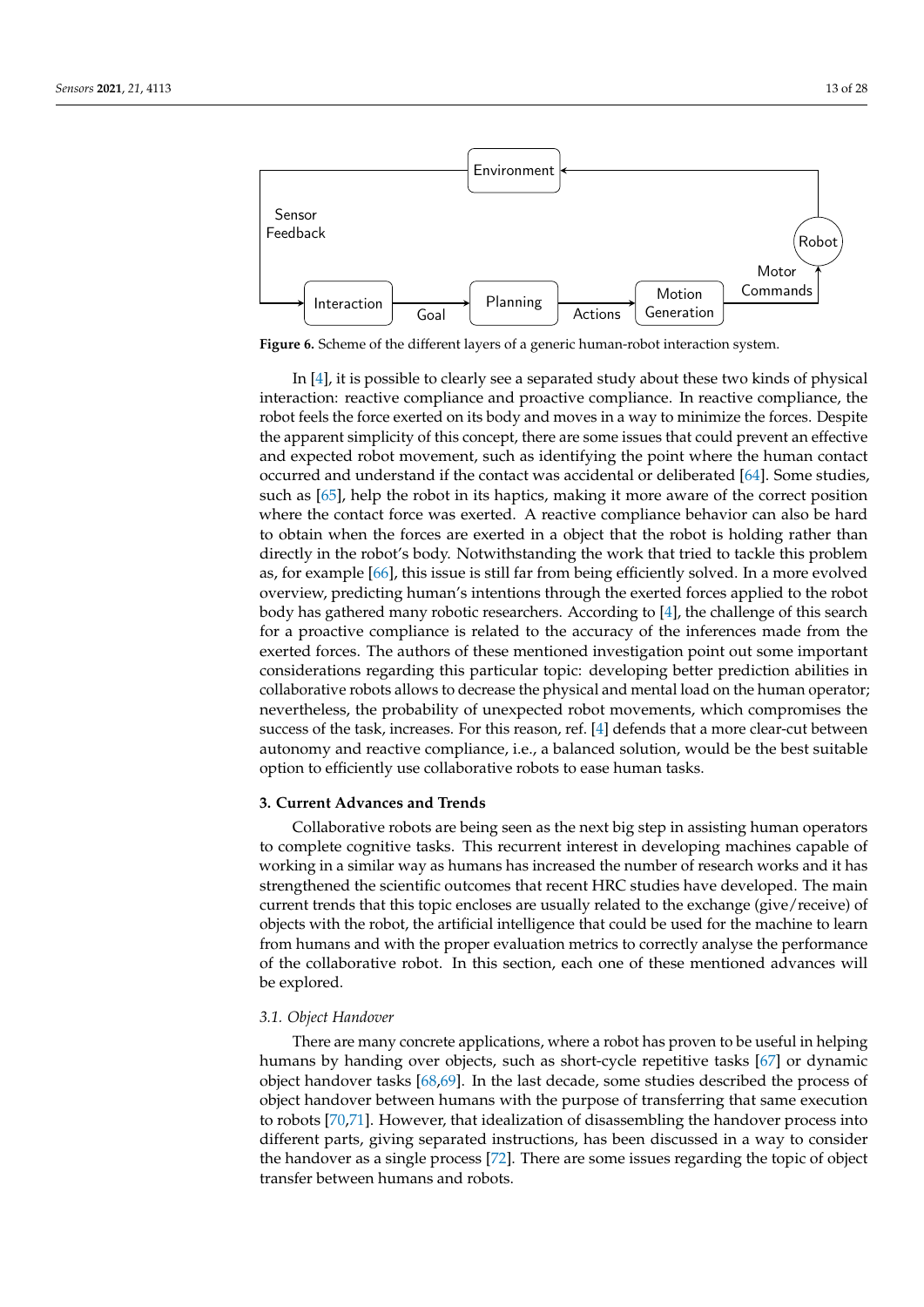The uncertainties about the geometry and physical properties of objects emerge as an adversity for the robot to understand how it should grab the object. To overcome this concern, object pose estimation [\[73\]](#page-24-7), grasp adaptation strategies [\[61\]](#page-23-5) and tactile feedback systems [\[74\]](#page-24-8) were developed. Nevertheless, for optimal object grasping, the robot should detect the shape, orientation, and possibly the mass center of each object. This detection must ensure a correct grasp for both static objects (robot as a giver) and in human hand objects (robot as a receiver). From the point of view of robot-to-human handover, an evaluation of proper object poses is discussed in [\[75\]](#page-24-9).

Apart from the object itself, the point where the handover procedure will happen must be estimated; to predict this object transfer point, several studies on this theme have already been carried out [\[76](#page-24-10)[–78\]](#page-24-11). Nonetheless, the proposed approaches of those works have some limitations: some studies only consider the robot as a receiver, others just as a giver. To tackle this issue, as an example, when the robot plays the giver role, it should estimate, through the human body dimension, position, and orientation, the best spatial point to deliver the object. This estimation could be successfully achieved by the adaptation of the optimization works that were already developed regarding this concern. Since a natural object transfer will rarely occur statically, the trajectory planning for giving or receiving an object must be continuously evaluated and planned [\[79\]](#page-24-12). For the robot to receive a continuously moving object (in the human hand), the trajectory to reach that object must be re-planned accordingly.

To achieve a natural object transfer, the robot has to understand human intentions, by communication strategies apart from the physical contact. Human eye gaze cues are considered important to be detected and interpreted by the machine [\[80](#page-24-13)[,81\]](#page-24-14). Human-Robot Collaboration future development aims to integrate robots in human teamwork, ensuring the continuity of a fluent workflow. This means that the robot should give and receive the objects in a similar way as humans do. The human-like motion will result in a more comfortable collaboration with robots [\[82](#page-24-15)[,83\]](#page-24-16), through the robot speed and reaction adaptability [\[84](#page-24-17)[,85\]](#page-24-18). Moreover, non-verbal communication could be used through physical properties for a human intention understanding [\[86\]](#page-24-19). Some other studies have taken human safety into a big consideration, developing grasping selection and reaction systems that avoid the collision with the human hand [\[87–](#page-24-20)[89\]](#page-25-0).

Focusing on the ultimate moment of any object handover procedure, when both agents are in contact with the object, the coordination of the object weight transfer should be ensured. This stands as the critical instant where the giver should make sure that the object will not fall [\[90](#page-25-1)[–92\]](#page-25-2). Furthermore, for a dynamic handover, the giver should also be prepared for a possible regret from the receiver to take the object possession. At this point there is no giver or receiver agents, since, when both of them are in contact with the object, the human operator could want to get the object for himself or let it to the machine, despite the initial object possession. All of these discussed topics regarding human-robot object handover tasks can be represented in Figure [7.](#page-14-0)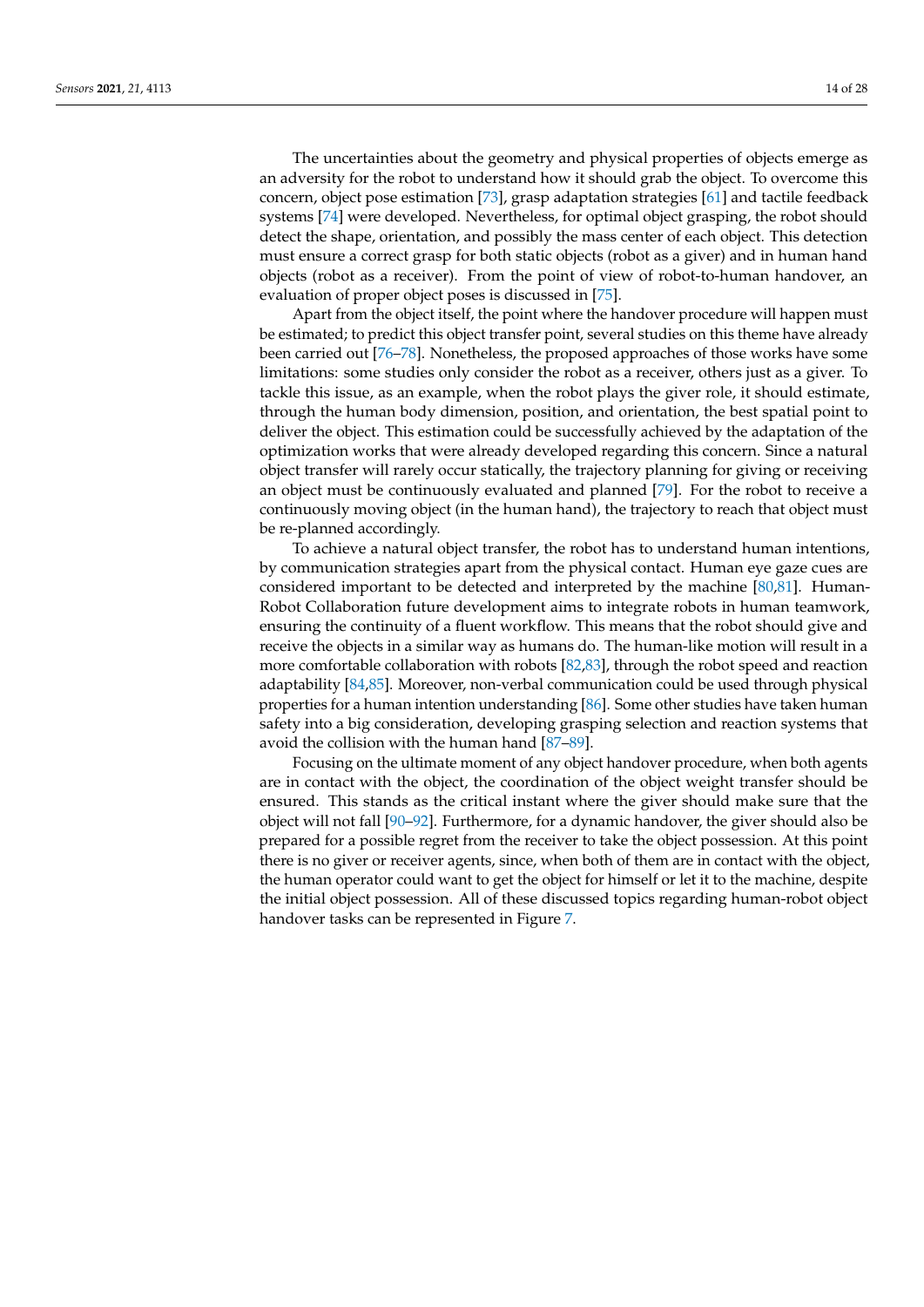<span id="page-14-0"></span>

**Figure 7.** Human-robot object handover challenges [\[67–](#page-24-1)[69](#page-24-3)[,72,](#page-24-6)[74,](#page-24-8)[76,](#page-24-10)[77](#page-24-21)[,79](#page-24-12)[,83](#page-24-16)[,84,](#page-24-17)[93](#page-25-3)[–96,96](#page-25-5)[–98\]](#page-25-6).

#### *3.2. Robot Learning*

It is a well-known fact that pre-programmed functions for a robot will narrow its capabilities. For environments where the purpose of the machine is to simply perform some repetitive tasks, this pre-programming strategy is more than suitable. However, when it comes to creating a collaborative robot, able to fluently execute dexterous tasks in coordination with a human operator, machine learning techniques development emerge as the best solution to achieve this goal. This kind of techniques can be implemented for proper recognition of all the scene that surrounds the robot (i.e., its human co-worker communication and its environment) and its respective classification. The correct classification of the surroundings allows the machine to easily predict what will probably happen in the near future, helping to anticipate the human motions, creating a more fluent task accomplishment. Moreover, the robot could also learn, through artificial intelligence methodologies, to move like a human, by transferring captions of human motion to the robot's space motion.

By analysing sensory data from each human-robot collaborative system, it is possible to extract strong clues about the human co-worker. As an example, ref. [\[99\]](#page-25-7) uses a laser range finder sensor to detect and track the human legs in order to recognize gait patterns. In [\[99\]](#page-25-7), an adapted Hidden Markov Model (HMM) was developed to obtain an appropriate state estimation of human walk. Another example is presented in [\[100\]](#page-25-8) where the HMM was used to estimate human affective state in real time by collecting data of heart rate, perspiration rate, and facial muscle contraction from several humans. For this type of classification, deep learning has proven to be the most recurrently used technique. The work present in [\[98\]](#page-25-6) focuses on studying how deep representation learning should be used for human motion prediction and classification. In [\[101\]](#page-25-9), a hand-eye coordination model for grasping was developed through deep learning and data collection. This study revealed the potential of this approach since novel objects, which were never considered during the training sessions, were successfully grasped by the robot. However, this type of procedure is widely known for requiring a huge amount of data to be considered effective. This concern appears as a shortcoming for using deep learning in other wider purposes. The work in [\[24\]](#page-22-12) presents a deep learning framework for human motion capture data. This framework learns a generic representation from a extensive motion capture data and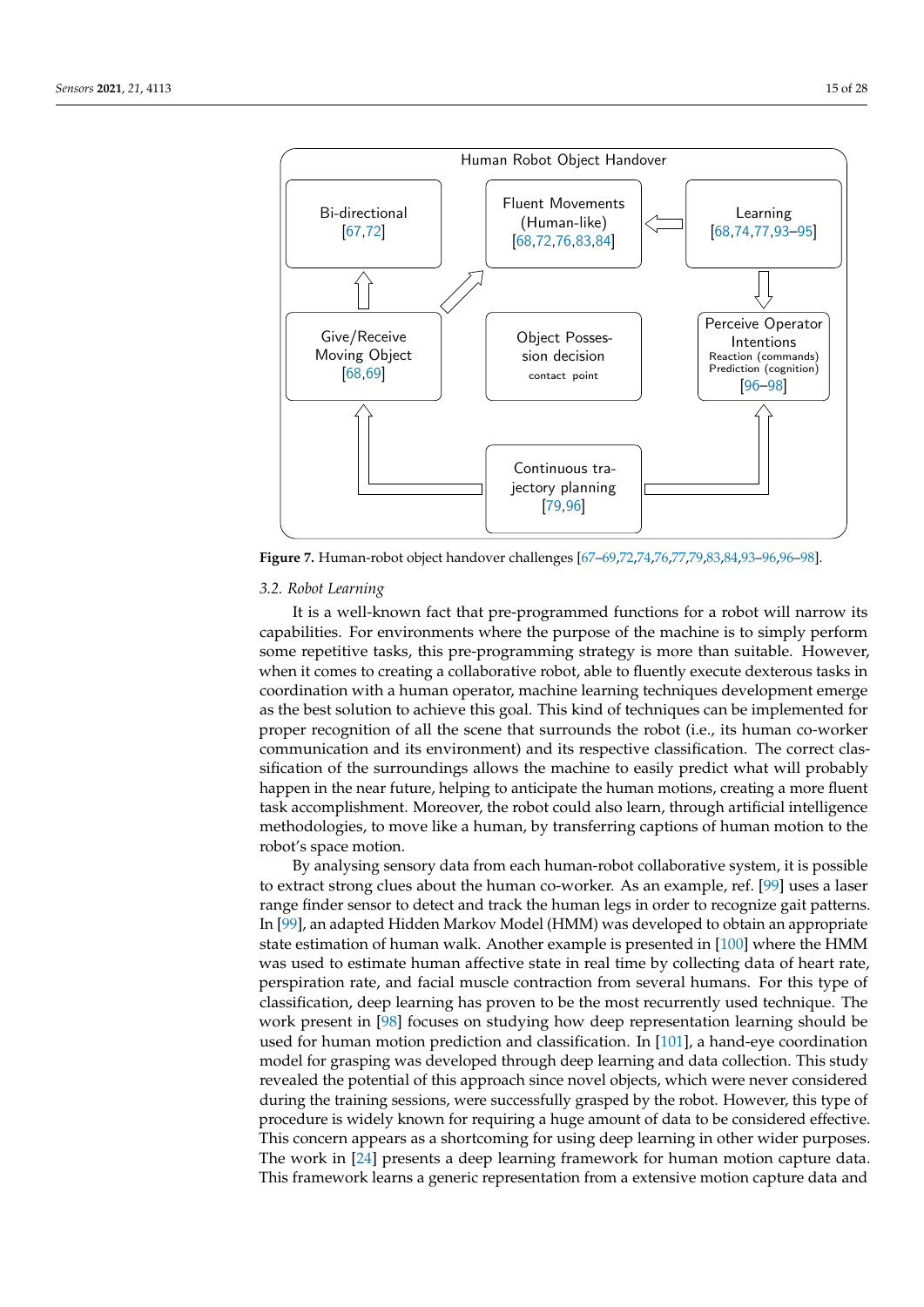generalizes to new, unseen, motions. Once more, this type of approach has the shortcoming of requiring a large corpus of captured data in order to obtain acceptable results.

Besides the human motion classification, one of the most relevant research within this topic of interest relies on human anticipation [\[96\]](#page-25-5). Predicting human movement highly impacts the user experience of collaborating with robots. This anticipation will give much more fluency to the performed task [\[97\]](#page-25-10). The capability of predicting human motion will promote a proactive system with high coordinated actions. To this end, several studies were already developed where machine learning is deeply discussed as the key tool for the optimal collaborative robot task performance [\[8](#page-21-7)[,93](#page-25-3)[–95\]](#page-25-4).

Apart from the perception and recognition of the environment, the robot must also plan its trajectory to achieve each proposed objective. For a collaborative robot, the action behavior should be synchronized with its human co-worker and fluent, similar to a human movement. This type of motion planning and control is hardly achieved through the classical analytical methodologies. For this reason, reinforcement learning has started to be implemented in HRC systems, aspiring to provide the tools for bringing the robots motion closer to human motion. Since reinforcement learning is based on knowledge acquisition by trial and error, at the beginning it is expected that the robot moves like a new born being, without knowing anything about the real world. By measuring several cost functions, the machine will learn the decisions that return the lowest possible cost. Even though the good strategy that this type of machine learning provides, a large amount of time is required, as well as patience and effort to achieve the moment where the robot starts to be useful for collaborating with humans in certain tasks. To avoid this long wait for the robot to behave nearly to what is intended, it is possible to provide few and limited data through which the robot will begin to learn by itself [\[4\]](#page-21-3). This combination of demonstration data with reinforcement learning pop up as one of the most efficient solutions to reach the human-like robot motion without requiring heavy amount of data neither huge amount of time. This combination is addressed as learning from demonstration.

In [\[102\]](#page-25-11), a collaborative robot learns to lift an object through a previous demonstration by the user by controlling the robot's hand via a haptic interface. The teleoperation of the robot's hand provides dynamic information that need to be broken down to be understood by the robot. This analysis is performed using a probabilistic model based on Hidden Markov Model and Gaussian Mixture Regression. Sidiropoulos et al. [\[103\]](#page-25-12) had also used Gaussian Mixture Models (GMM) and haptics to achieve a fluent robot-to-human object handover. In this work, the authors had demonstrated the human wrist motion of the object handover approaching phase. For this demonstrations, a dynamical system was used to capture the position and orientation of the human wrist, which was then mirrored to the robot motion. Another research development that uses both training datasets and execution behavior as sources for teaching the robot is presented in [\[104\]](#page-25-13). The robot used in the study could start acting autonomously based on a Markov Decision Process, where some reward functions would dictate the confidence on the task that the robot was about to perform.

One of the challenges related to human demonstration for robot learning is encoding the human motions into robot understandable parameters. In addition to this synthesis, it is also necessary to exclude the extra parameters (included in the complex human motion) that will not provide useful information for teaching the machine. There are a few methods to handle this concern such as the Dynamic Motion Primitives (DMP), which was used in [\[105\]](#page-25-14). The use of this technique enables the human motion representation and its extent into Cartesian space. This extension will ease the transfer of human movements to the robot's joint space. In [\[94\]](#page-25-15), the encoding of human demonstrations is achieved by a taskparametrized version of the Gaussian Mixture Model. These authors specifically propose a framework for a user to teach a robot collaborative skills from demonstrations.

Lastly, ref. [\[106\]](#page-25-16) addresses this model-based and model-free combo learning as deep reinforcement learning, inferring that this type of approach is limited to simpler tasks, being ineffective in high-dimensional dexterous manipulation. Rajeswaran et al. [\[106\]](#page-25-16) have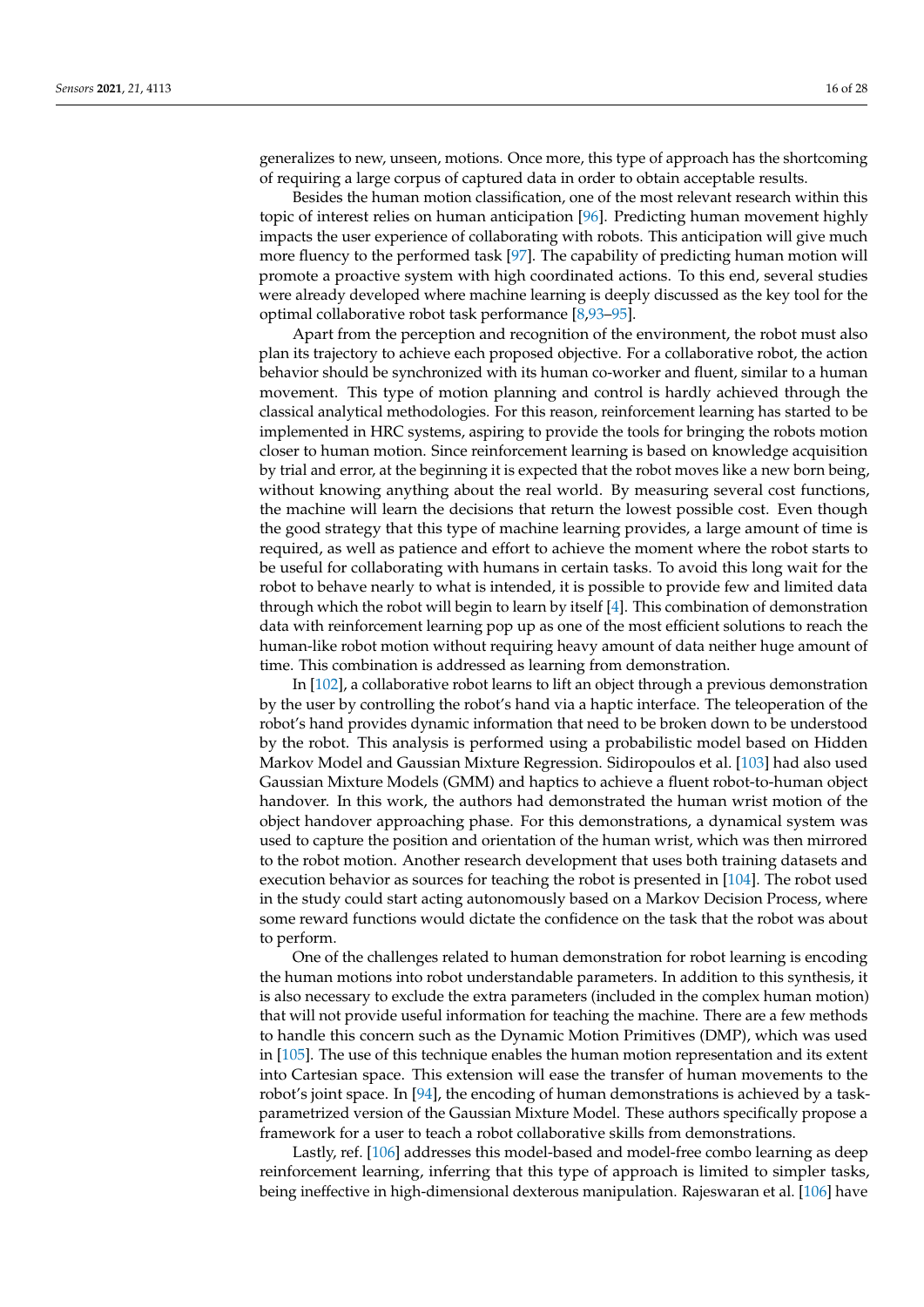effectively scaled up the usage of deep reinforcement learning and human demonstration to teach a complex manipulation task to a high-dimensional 24-dof robotic hand, such as nail hammering.

### *3.3. Metrics in HRC*

Another current interest in Human-Robot Collaboration is how to measure the effectiveness, efficiency, fluency and adaptability of one these HRC systems. The definition of adequate metrics and guidelines to evaluate human-robot interaction tasks' performance is, in [\[3\]](#page-21-2), recognized as a truly important aspect to lead future developments.

Several research studies have focused on the definition for metrics for Human-Robot Interaction [\[107–](#page-25-17)[111\]](#page-25-18). In [\[107\]](#page-25-17), the metrics related to HRI are subdivided into several particular domains such as productivity, efficiency, reliability, safety, and co-activity. This metrics categorization is easily understandable through the natural complexity that every Human-Robot Collaboration procedure entails. It is difficult to assess such systems in a global and objective evaluation. In fact, many of the studied metrics in [\[107\]](#page-25-17) cannot be generalized to an open mechanism for measuring the feature of its category. Hoffman et al. [\[110\]](#page-25-19) discuss four specific metrics for evaluating human-robot fluency: the percentage of concurrent activity, the human's idle time, the robot's functional delay and the robot's idle time. These metrics are general and agnostic to the specific content of the collaborative acts, relating only to periods of activity. Anyhow, the metrics were used to evaluate an objects operation task in a human-robot shared workspace. More specifically, regarding the human-robot object handover domain, the survey from [\[112\]](#page-25-20) reports a comprehensive list of qualitative and quantitative metrics and identifies the major areas of improvement to reach performance comparable to human interaction. However, none of these metrics seems to cover completely every human criteria about the fluency and efficiency of a collaborative task performance. For example, the metrics presented in [\[110\]](#page-25-19) do not fit every collaborative activities, since many simplifying assumptions were made such as the assumption that the time of the whole task is the same for the human and for the robot. Besides this, the authors of [\[110\]](#page-25-19) declare that the presented metrics does not cover some aspects of physically coupled collaboration. Another interesting reported issue in [\[112\]](#page-25-20) is that the large majority of human-robot object handover studies use only a single object class for the experiments: most of this objects were bottles or boxes. For a potential work with the purpose of generalizing the handover procedure to any possible object, a metric to separate different object in classes (through some descriptors), and to measure the success rate for each object class, is required.

The chosen metrics for human-robot object handover procedures should consider numerous factors, and several works have already created and used some measurement tools to analyse quantitatively and qualitatively the task of transferring objects between robots and humans. In [\[108\]](#page-25-21), the evaluation of the object handover procedure is built upon a simple success/failure rate by measuring how many times the object was delivered within the total times of trial. This is an example of a basic quantitative metric, since the quality of the interaction was not evaluated. For the purpose of developing a fluent and human-like collaborative robot, qualitative and specific quantitative metrics are required, in order to interpret where and how can the system be improved and which methodologies should be refined or even replaced by new ones.

To tackle this concern, ref. [\[109\]](#page-25-22) proposes a mixture between objective and subjective metrics to evaluate human-robot object handover interactions. The subjective metrics were formulated based on a score that each different participant gave after the experience of changing objects with the robot. Each participant had to evaluate four distinct aspects: how easy was to receive the object; how satisfied they are with the interaction; how comfortable was the interaction and how safe they felt during the interaction. Additionally, ref. [\[109\]](#page-25-22) also takes in consideration some objective parameters, such as the effort per robot joint, the position and orientation of the human hand as a function of time, and many timing measurements related to the object handover practise.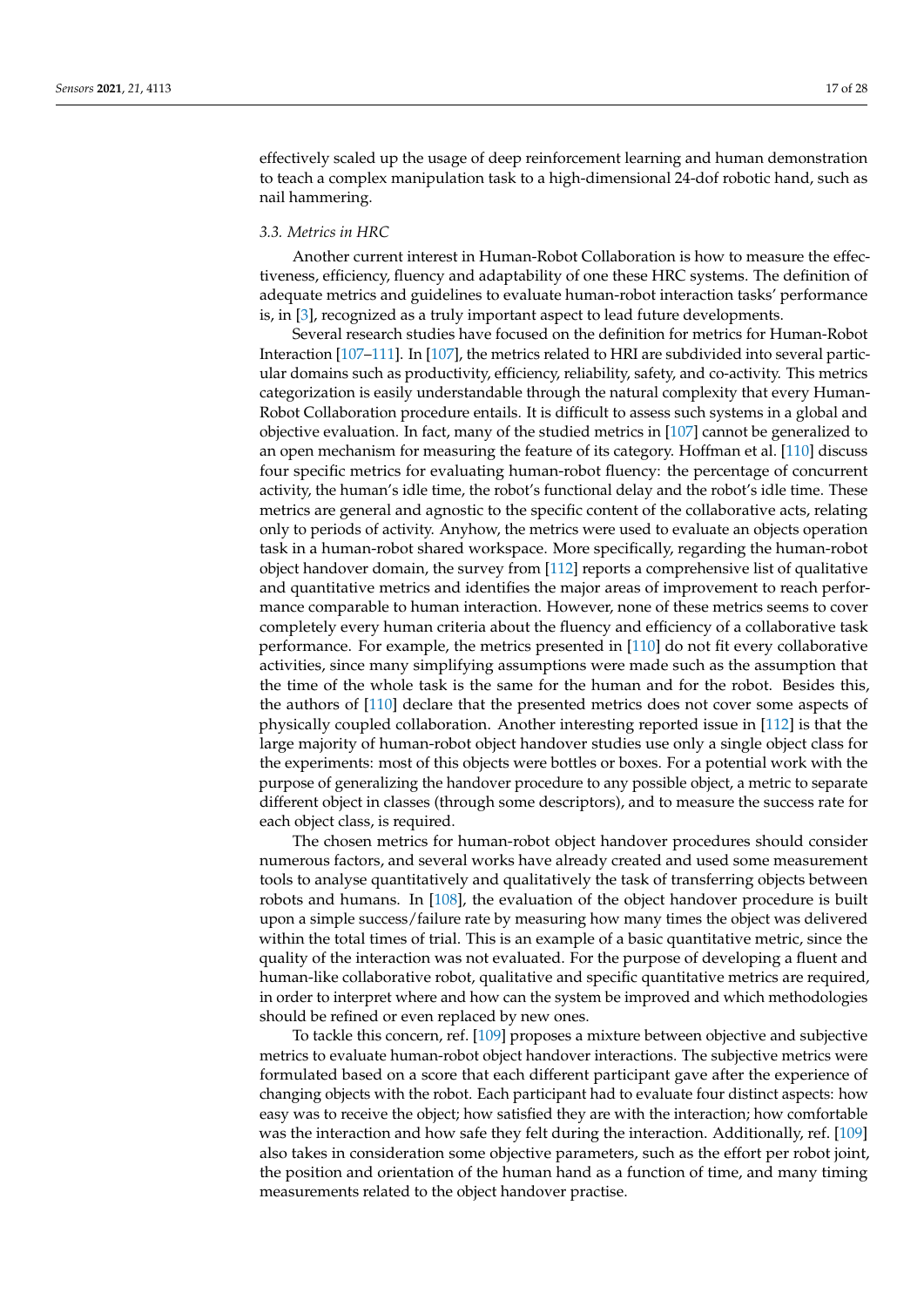as success rate [\[70](#page-24-4)[,77](#page-24-21)[,89](#page-25-0)[,108,](#page-25-21)[109,](#page-25-22)[113](#page-25-23)[–115\]](#page-25-24), interaction force [\[72,](#page-24-6)[90,](#page-25-1)[91,](#page-25-25)[116,](#page-26-0)[117\]](#page-26-1), timings [\[70](#page-24-4)[,80](#page-24-13)[,87](#page-24-20)[,110](#page-25-19)[,114](#page-25-26)[,118–](#page-26-2)[121\]](#page-26-3), joint effort [\[109\]](#page-25-22) and subjective metrics, such as fluency [\[70,](#page-24-4)[80,](#page-24-13)[87,](#page-24-20)[110,](#page-25-19)[114,](#page-25-26)[122–](#page-26-4)[124\]](#page-26-5), satisfaction [\[109,](#page-25-22)[113,](#page-25-23)[115,](#page-25-24)[123,](#page-26-6)[125,](#page-26-7)[126\]](#page-26-8), comfort [\[91](#page-25-25)[,109](#page-25-22)[,115](#page-25-24)[,121](#page-26-3)[,124](#page-26-5)[,126](#page-26-8)[,127\]](#page-26-9), usage of interaction [\[90,](#page-25-1)[109,](#page-25-22)[113,](#page-25-23)[115,](#page-25-24)[125,](#page-26-7)[126\]](#page-26-8), trust in the robot [\[87,](#page-24-20)[110,](#page-25-19)[125\]](#page-26-7) and human-like motion [\[121\]](#page-26-3) to evaluate their systems, providing a glance of the major trends within this field. The lack of generic metrics and benchmarks that can be applied to multiple Human-Robot Collaboration systems and even, ultimately, to human teamwork, holds an open path for future research and developments regarding this evaluation field.

|                           | <b>Metrics Descriptor</b>                                                   | <b>References</b>                                                                             |
|---------------------------|-----------------------------------------------------------------------------|-----------------------------------------------------------------------------------------------|
| <b>Objective Metrics</b>  | Success rate<br>Interaction force<br>Timings (idle & total)<br>Joint effort | [70,77,89,108,109,113-115]<br>[72, 90, 91, 116, 117]<br>$[70,80,87,110,114,118-121]$<br>[109] |
|                           | Fluency<br>Satisfaction                                                     | [70,80,87,110,114,122-124]                                                                    |
| <b>Subjective Metrics</b> | Comfort                                                                     | [109, 113, 115, 123, 125, 126]<br>[91, 109, 115, 121, 124, 126, 127]                          |
|                           | Usage of interface<br>Trust in the robot<br>Human-like motion               | [90, 109, 113, 115, 125, 126]<br>[87, 110, 125]<br>$[121]$                                    |

<span id="page-17-1"></span>**Table 2.** List of works addressing distinct metrics for Human-Robot Collaboration.

The complete and reliable integration of human-robot collaborative systems into today's world industry will only be achieved when it becomes possible to provide a common basis of comparison between systems, allowing for reproducible and repeatable evaluations. The aimed fair comparison demands an evaluation of many aspects, each one of them encompassing several parameters. Concretely, for a proper evaluation of a human-robot collaborative task, such as object handovers, the developed metrics should classify the robot motion fluency, the seamlessness with human motions, the coordination with the operator movements, the adaptive motion, the success in both giving and receiving an object, among others. These are the current research prospects, regarding evaluation metrics, among the HRC community. In this context, a suitable set of benchmarking test beds need to be developed for evaluating human-robot teams in a set of different scenarios.

#### <span id="page-17-0"></span>**4. Future Challenges**

As it is possible to understand from the literature review discussed earlier, many methodologies and technologies were already created and applied within the Human-Robot Collaboration area of interest. Nonetheless, there are still several challenges to be tackled in this field, in order to achieve an intuitive, useful and effective use of collaborative robots for industrial tasks or even for general human-life improvement. Object handover among humans and robots constitutes one of the most important challenges to perform collaborative tasks in industrial environments, where the aimed high-level performance requires significant effort for designing suitable handover controllers in real-world scenarios. In these scenarios, the adaptation to the user's needs and the user's expectation in terms of robot behavior (i.e., robot acceptance) are decisive factors for an effective coexistence [\[91,](#page-25-25)[128](#page-26-10)[–131\]](#page-26-11). This points to the integration of cognitive abilities (e.g., interpretation, prediction, and learning) with perception and interaction abilities, which promises to create robots able to interact meaningfully with their human counterparts. The integration of cognitive abilities within a handover system emerges as another challenge to be considered in the near future research on Human-Robot Collaboration.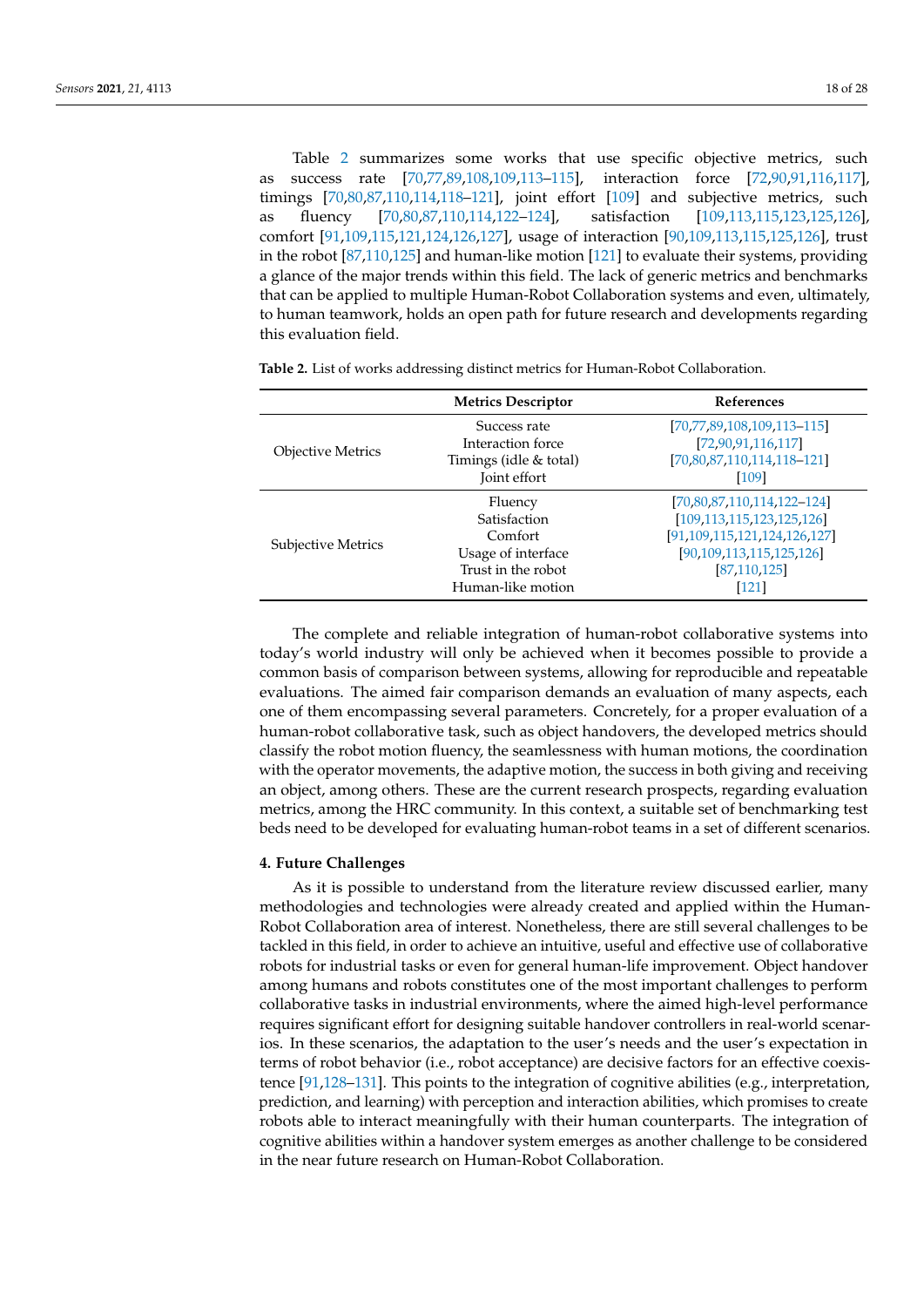#### *4.1. Open Research Questions in Object Handover*

Several recent works have already developed partial solutions regarding the humanrobot object handover procedure [\[132–](#page-26-12)[134\]](#page-26-13), some of which are inspired by human strategies [\[83,](#page-24-16)[103,](#page-25-12)[135,](#page-26-14)[136\]](#page-26-15). However, none of them provides a generic solution for a human adaptive system, where the exchange of objects occurs fluently, similarly to what happens between two humans, for the robot to become a much more reliable and useful machine. For this purpose, several issues should be explored and developed in the future.

To pass an object to its human coworker, most of the collaborative robots have a fixed 3D spacial handover point, or pre-plan this handover point, in accordance to human body perception (size, position, orientation). This leads the human to adapt to the movements of the robot, which limits the aimed fluency. The robot should be capable of delivering an object in the hand of its coworker even if the coworker is not looking. This kind of handover occurs frequently between humans, especially in tasks that require an absolute concentration with any sight miss, such as, for example, performing surgeries. For this, the robot should execute a continuous perception of its surroundings and the human, in order to constantly re-plan the handover point until reaching the contact moment.

Furthermore, by the moment when both agents are simultaneously in contact with the object, the robot has to understand in real time who has possession of that object. For this purpose, payload changes and momentum sensibility must be taken into consideration to develop contact interfaces where the robot and the operator can communicate. The development of this issue will be useful for both situations where the robot plays the giver or the receiver role. When contact is mutual, there is not a giver and a receiver, since human intention can change at any instant. The machine should be prepared for contexts where the human may no longer want to receive that object that the robot is offering in that precise moment, or where the human reconsiders giving an object to the manipulator.

Object grasp strategies are also underdeveloped when compared to efficient humanhuman handover. Apart from the generic object shape gripper adaption, the robot should analyse which part of the object will the human need to grab in order to perform its task without the need for adjusting the hand for grabbing the tool. This requires a deepest understating of each object composition, sectioning the parts where the human will wants or not to receive that same tool.

#### *4.2. Limitations and Opportunities for Cognitive Collaboration*

Cognition is an integrated process that can encompass the entire robotic system and whose development depends on the desired level of interaction and the application domain. A collaborative robot can be endowed with diverse abilities to support greater autonomy and promote acceptance by the human partner. An important stage is the interpretation of the environment, including the human commands provided in verbal or non-verbal form, the arrangement of objects in a scene, and the recognition and tracking of active subjects based on 2D or 3D data. Purposeful manipulation requires the ability to generate task plans in response to high-level commands, to adapt its plans to the dynamics of the environment (including the user's actions), to understand how manipulate different objects, to envision its own actions and to reason about goals. From a practical point of view, a cognitive robot must be endowed with adaptive anticipatory behaviour based on the current state, the past experience, and the prediction of future conditions. Therefore, learning and prediction will be critical elements for collaborative robot systems operating in the real world. The high variability of industrial settings makes it almost impossible to have accurate models of the environment, the objects in it, or the skills required to manipulate them in advance.

As mentioned previously, existing research includes context-aware object recognition [\[69\]](#page-24-3), gesture recognition [\[17\]](#page-22-13), human patterns recognition [\[99\]](#page-25-7), human action prediction [\[98\]](#page-25-6), learning manipulation skills from human demonstrations [\[103\]](#page-25-12), and fine-tuning learned skills by exploring efficient forms of reinforcement learning [\[106\]](#page-25-16). Machine learning methods are increasingly used in robotic applications due to advances in their mathematical formalization. Deep learning and reinforcement learning are among the most promising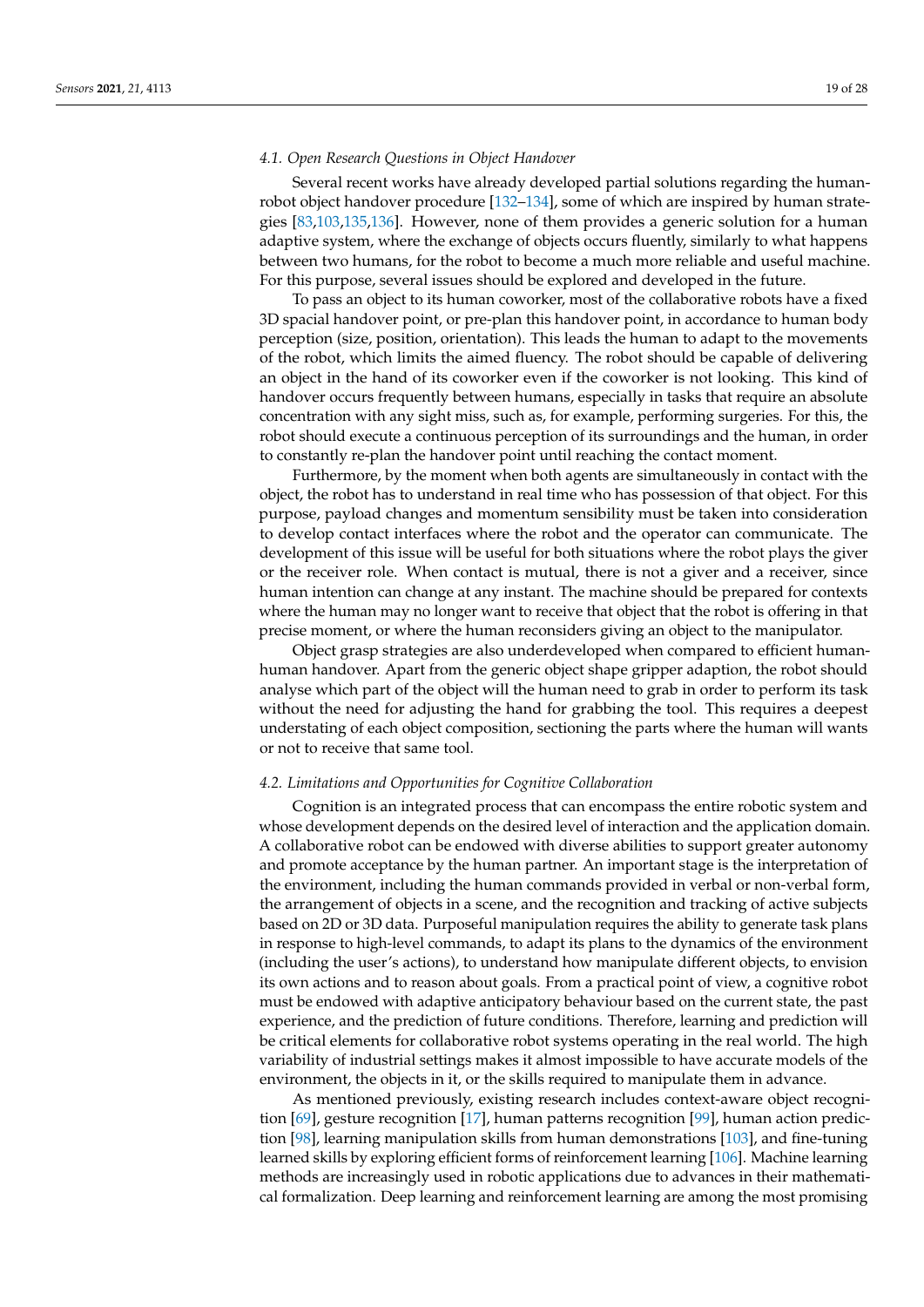methods applied in collaborative robotics, with their own levels of maturity and different challenges for real-world applications [\[137](#page-26-16)[–142\]](#page-27-0).

On the one hand, deep learning is characterised by large neural network models with multiple layers of hierarchical representation [\[143](#page-27-1)[,144\]](#page-27-2). These models have achieved remarkable performance in computer vision for creating representation of the world through automatic extraction of perceptual descriptors [\[145\]](#page-27-3). However, there are several difficulties that need to be overcome before they may be applied in real-word scenarios. First, deep learning requires large amounts of annotated training data. Second, the training dataset must capture the entirety of possible situations to generalize well when facing novel examples [\[146\]](#page-27-4). Third, neural networks do not interpret cause-and-effect or why certain correlations or associations exist. Sünderhauf et al. [\[147\]](#page-27-5) discuss several current challenges for deep learning that arise from the specific requirements of robotics applications and the difficulties to scaling the problem to real-world sensors, data, and computational resources. Reducing the data-dependency and understanding causality are among the highest priorities in machine learning.

On the other hand, reinforcement learning offers a framework for designing robots that learn and improve their behaviour through the interaction with the environment [\[148](#page-27-6)[,149\]](#page-27-7). One of the challenges of applying reinforcement learning in robotics is to deal with large state-action spaces and long horizons. Equally challenging is the sample inefficiency of these algorithms since learning a policy may need an impractical number of interactions, reducing often its application to simulation. Another difficulty is to specify a reward function that exactly capture the problem at hands. Finally, and not least, there is a need for parameterized function approximators in order to generalize between similar situations and actions, mainly in the case of complex environments. The main challenges of reinforcement learning based robotics are discussed in the review paper by Kober et al. [\[150\]](#page-27-8), including different solutions to address them. Reinforcement learning and imitation learning, combined with deep learning techniques, start offering novel computational tools for robotic skill acquisition and control problems, such as robotic manipulation [\[56](#page-23-10)[,151](#page-27-9)[–153\]](#page-27-10) and robot grasping [\[101](#page-25-9)[,154\]](#page-27-11). These methods are attracting much attention since the robot can automatically learn skills from the sensory inputs with minimal engineering.

From the current state-of-the-art, it is clear that applying cognitive functionalities in the domain of Human-Robot Collaboration is not yet a straightforward achievement. Additional efforts are still needed to demonstrate the benefits and added value they may bring to the context of specific application domains. The following is a summary of some open questions and promising developments that require future research.

#### 4.2.1. Representations and Understanding of the World

The idea of learning to represent the world before learning a task is gaining more attention [\[155\]](#page-27-12). The focus should be placed on developing methods that go behind current approaches in terms of what is learned and how it is learned. First, to learn how the world works, the robotic system is expected to develop concepts such as gravity, dimensions, and object persistence over time. Once learned, these models can be used by the robot to understand the world and then, to learn the actions that allow it to accomplish the desired task with few trials and few examples. There are other related themes that should deserve attention in HRC research, such as interactive learning as a basis for self-supervised learning [\[156,](#page-27-13)[157\]](#page-27-14) and causal models to support explanation and understanding of the world [\[158](#page-27-15)[,159\]](#page-27-16).

#### 4.2.2. Hierarchical Task Decomposition

Manipulation skills, such as grasping and handover, exhibit a hierarchical structure that helps break down them into multiple goal-oriented phases, such that the primary task is hierarchically divided in simpler and more tractable problems. Learning compositional and hierarchical task structures is a problem far from being solved [\[157\]](#page-27-14). Therefore, the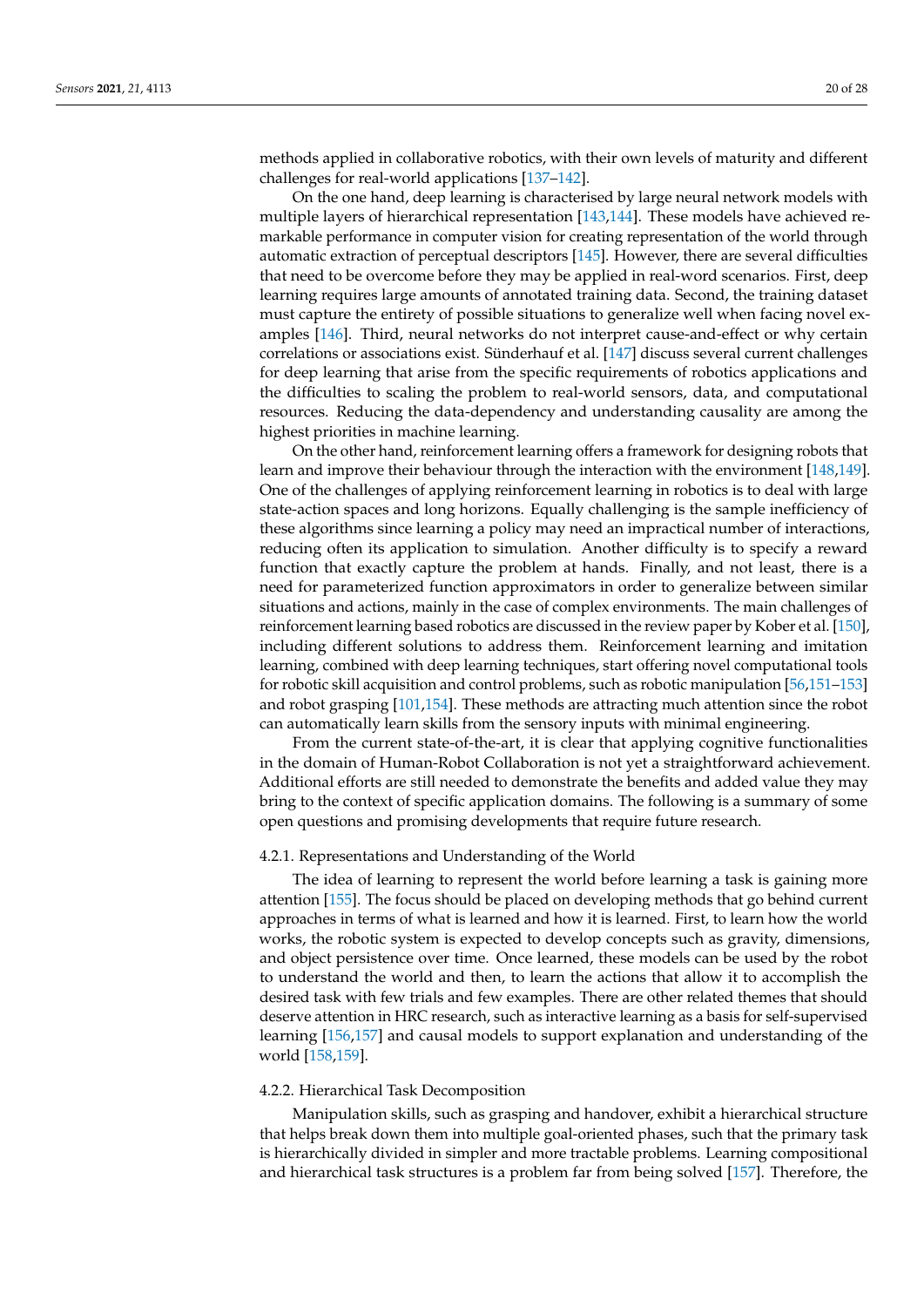deployment of robotic systems that can decompose the main task into primitive elements and learn to plan complex movement sequences would be a valuable contribution.

#### 4.2.3. Skill Reusability

Transfer learning [\[160\]](#page-27-17), multi-task learning [\[161\]](#page-27-18) and learning-to-learn [\[162,](#page-27-19)[163\]](#page-27-20) are closely related concepts associated with the idea of how learning a new task can be accelerated through previous knowledge of other similar tasks. In the future, learning techniques should assist in the development of collaborative robots that perform a wide variety of tasks without training individual skills. Skill reusability is an open problem that presents numerous opportunities for simplifying and improving robot programming of collaborative robots by generalizing knowledge to new tasks and situations.

#### <span id="page-20-0"></span>**5. Conclusions**

Innumerable tasks can only be performed by humans (instead of robots) due to the high degree of complexity, dexterous coordination, perception, interpretation and decision capabilities they require. Even in an industrial environment, where the presence of automated robots is already a well established reality, several objectives can only be achieved through the collaborative work of human teams. In the past two decades, collaborative robots have been increasingly studied, developed and integrated in various sectors of the industry. These collaborative robots are not completely agnostic to the surroundings of their operational space, being capable of adapting their movements to possible human interventions during the task performance. This adaptation has several advantages such as safety promotion and human guiding acceptance.

This study was composed of two main parts. The first one reviewed the evolution of Human-Robot Interaction (HRI) and Human-Robot Collaboration (HRC) conceptualizations, enumerating various interfaces through which humans are able to interact with robots. Moreover, and considering that physical contact stands as the ultimate form of interaction, physicality was also analyzed. All the referenced works regarding these topics symbolize the extensive developments of human-robot interaction. Every interplay channel, such as gesture, human motion, voice, haptics, EMG/EEG, GUI, and the perception of physical contact between the robot and an object, or a human, should be considered for future advancements in Human-Robot Collaboration, since every one of these subjects contains a reliable base for communication, safety, and grasping.

The second part of this study focused on the current trends for Human-Robot Collaboration, discussing the possible future challenges that this open field still holds on. The reality of industrial use cases can only be effectively covered up by exploring the conception of an adaptable handover controller that accommodates a wide range of situations. This exploration requires addressing several issues that can be synthesized as follows. First, we followed the premise that the more similar to human-human transfer of objects, the better will be the human-robot objects handover process. Nonetheless, there are several open questions to ensure a completely fluent and general object handover process between robots and humans assuming the behavior of the "giver" or the "receiver". Some unresolved challenges are related to the general possible hands pose, object orientation, object shape and to the object possession decision. Second, the integration of cognitive abilities (e.g., interpretation, prediction, and learning) with perception and interaction abilities promise to create robots able to interact meaningfully with their human counterparts. Despite the implementation of distinct learning methods (deep learning and reinforcement learning), using several models (HMM, GMM, DMP), in collaborative robots, additional efforts are still required to overcome some concerns to handle with the real world high variability of industrial settings: modeling and interpreting world's reality, dividing complex tasks in simpler checkpoints and learning to learn. Third, to perform a systematic study of current approaches to tackle the challenges of object handovers and their current limitations, it is important to understand how to evaluate the different solutions and if there is a lack of appropriate metrics.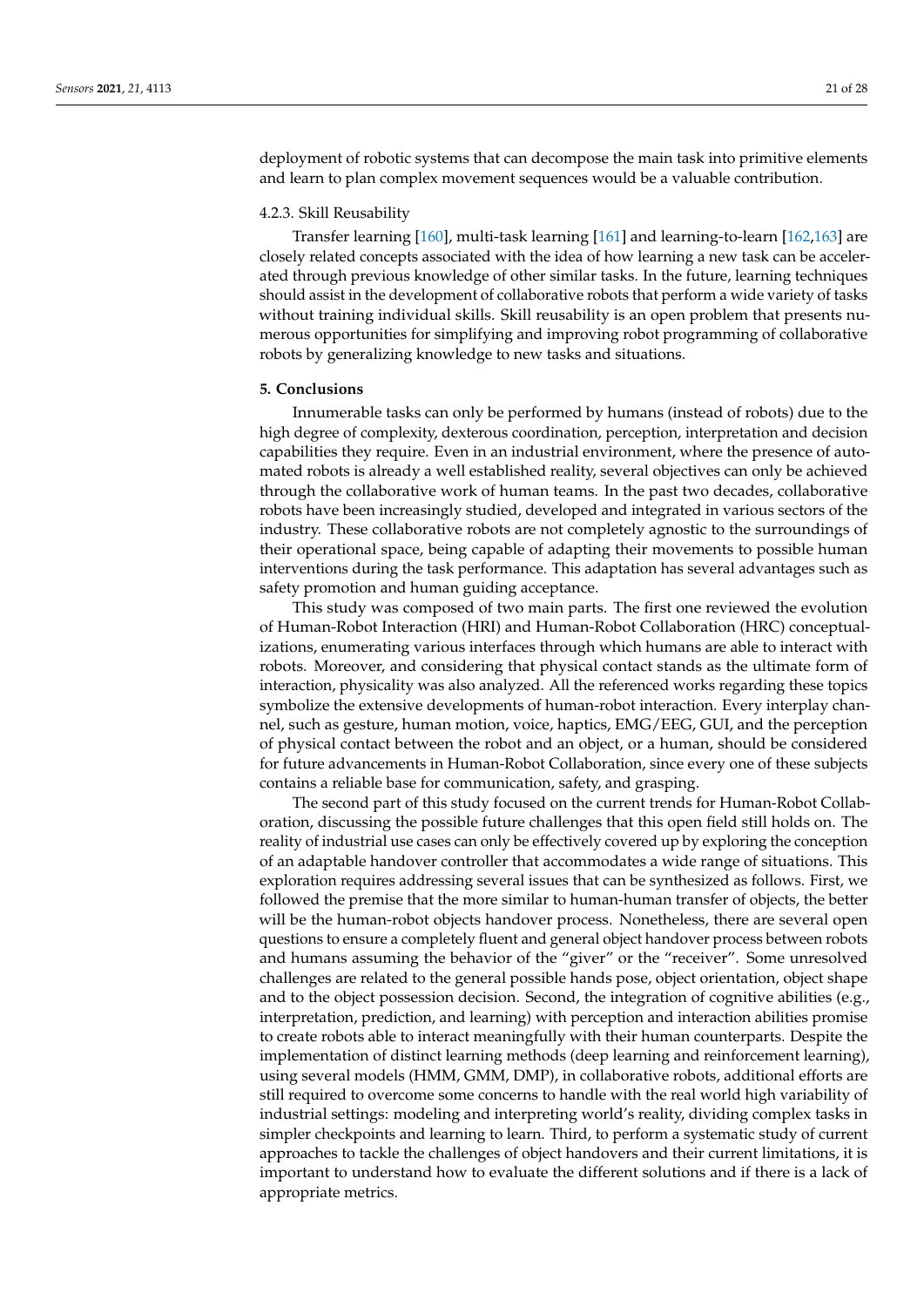Bearing all this in mind, the goal of near future Human-Robot Collaborations is to aggregate both cognitive knowledge (interpretation, prediction, motion planning and learning) and physical knowledge (grasping, object release, human contact) concerning the robot, making it skillful and qualified to help humans in collaborative tasks. Hopefully, future technological evolution in this domain will assist human life in a fruitful and healthy way.

**Author Contributions:** Conceptualization, A.C., F.S. and V.S.; investigation, A.C. and F.S.; writing original draft preparation, A.C. and F.S.; writing—review and editing, F.S. and V.S.; supervision, F.S. and V.S. All authors have read and agreed to the published version of the manuscript.

**Funding:** The present study was developed in the scope of the Project Augmented Humanity [POCI-01-0247-FEDER-046103], financed by Portugal 2020, under the Competitiveness and Internationalization Operational Program, the Lisbon Regional Operational Program, and by the European Regional Development Fund.

**Institutional Review Board Statement:** Not applicable.

**Informed Consent Statement:** Not applicable.

**Data Availability Statement:** Not applicable.

**Acknowledgments:** This study has also the support of FCT—Foundation for Science and Technology, in the context of project UIDB/00127/2020.

**Conflicts of Interest:** The authors declare no conflict of interest.

#### **References**

- <span id="page-21-0"></span>1. Chandrasekaran, B.; Conrad, J.M. Human-robot collaboration: A survey. In Proceedings of the SoutheastCon 2015, Fort Lauderdale, FL, USA, 9–12 April 2015; pp. 1–8. [\[CrossRef\]](http://doi.org/10.1109/SECON.2015.7132964)
- <span id="page-21-1"></span>2. Ajoudani, A.; Zanchettin, A.M.; Ivaldi, S.; Albu-Schäffer, A.; Kosuge, K.; Khatib, O. Progress and Prospects of the Human-Robot Collaboration. *Auton. Robot.* **2018**, *42*. [\[CrossRef\]](http://dx.doi.org/10.1007/s10514-017-9677-2)
- <span id="page-21-2"></span>3. Hentout, A.; Aouache, M.; Maoudj, A.; Akli, I. Human–robot interaction in industrial collaborative robotics: A literature review of the decade 2008–2017. *Adv. Robot.* **2019**, *33*, 764–799. [\[CrossRef\]](http://dx.doi.org/10.1080/01691864.2019.1636714)
- <span id="page-21-3"></span>4. El Zaatari, S.; Marei, M.; Li, W.; Usman, Z. Cobot programming for collaborative industrial tasks: An overview. *Robot. Auton. Syst.* **2019**, *116*, 162–180. [\[CrossRef\]](http://dx.doi.org/10.1016/j.robot.2019.03.003)
- <span id="page-21-4"></span>5. Villani, V.; Pini, F.; Leali, F.; Secchi, C. Survey on human-robot collaboration in industrial settings: Safety, intuitive interfaces and applications. *Mechatronics* **2018**, *55*, 248–266. [\[CrossRef\]](http://dx.doi.org/10.1016/j.mechatronics.2018.02.009)
- <span id="page-21-5"></span>6. Matheson, E.; Minto, R.; Zampieri, E.G.G.; Faccio, M.; Rosati, G. Human-Robot Collaboration in Manufacturing Applications: A Review. *Robotics* **2019**, *8*, 100. [\[CrossRef\]](http://dx.doi.org/10.3390/robotics8040100)
- <span id="page-21-6"></span>7. Kumar, S.; Savur, C.; Sahin, F. Survey of Human-Robot Collaboration in Industrial Settings: Awareness, Intelligence, and Compliance. *IEEE Trans. Syst. Man Cybern. Syst.* **2021**. [\[CrossRef\]](http://dx.doi.org/10.1109/TSMC.2020.3041231)
- <span id="page-21-7"></span>8. Ogenyi, U.; Liu, J.; Yang, C.; Ju, Z.; Liu, H. Physical Human-Robot Collaboration: Robotic Systems, Learning Methods, Collaborative Strategies, Sensors, and Actuators. *IEEE Trans. Cybern.* **2019**, 1–14. [\[CrossRef\]](http://dx.doi.org/10.1109/TCYB.2019.2947532)
- <span id="page-21-8"></span>9. Grosz, B.J. Collaborative Systems (AAAI-94 Presidential Address). *AI Mag.* **1996**, *17*, 67. [\[CrossRef\]](http://dx.doi.org/10.1609/aimag.v17i2.1223)
- <span id="page-21-9"></span>10. Green, S.A.; Billinghurst, M.; Chen, X.; Chase, J.G. Human-Robot Collaboration: A Literature Review and Augmented Reality Approach in Design. *Int. J. Adv. Robot. Syst.* **2008**, *5*, 1. [\[CrossRef\]](http://dx.doi.org/10.5772/5664)
- <span id="page-21-10"></span>11. Bauer, A.; Wollherr, D.; Buss, M. Human-Robot Collaboration: A Survey. *I. J. Humanoid Robot.* **2008**, *5*, 47–66. [\[CrossRef\]](http://dx.doi.org/10.1142/S0219843608001303)
- <span id="page-21-11"></span>12. De Luca, A.; Flacco, F. Integrated control for pHRI: Collision avoidance, detection, reaction and collaboration. In Proceedings of the 2012 4th IEEE RAS EMBS International Conference on Biomedical Robotics and Biomechatronics (BioRob), Rome, Italy, 24–27 June 2012; pp. 288–295. [\[CrossRef\]](http://dx.doi.org/10.1109/BioRob.2012.6290917)
- <span id="page-21-12"></span>13. Rozo, L.; Ben Amor, H.; Calinon, S.; Dragan, A.; Lee, D. Special issue on learning for human–robot collaboration. *Auton. Robot.* **2018**, *42*. [\[CrossRef\]](http://dx.doi.org/10.1007/s10514-018-9756-z)
- <span id="page-21-13"></span>14. Liu, H.; Wang, L. Gesture recognition for human-robot collaboration: A review. *Int. J. Ind. Ergon.* **2018**, *68*, 355–367. [\[CrossRef\]](http://dx.doi.org/10.1016/j.ergon.2017.02.004)
- <span id="page-21-14"></span>15. Chai, J.Y.; She, L.; Fang, R.; Ottarson, S.; Littley, C.; Liu, C.; Hanson, K. Collaborative Effort towards Common Ground in Situated Human-Robot Dialogue. In Proceedings of the 9th ACM/IEEE International Conference on Human-Robot Interaction (HRI), Bielefeld, Germany, 3–6 March 2014; pp. 33–40.
- <span id="page-21-15"></span>16. Maurtua, I.; Fernández, I.; Tellaeche, A.; Kildal, J.; Susperregi, L.; Ibarguren, A.; Sierra, B. Natural multimodal communication for human–robot collaboration. *Int. J. Adv. Robot. Syst.* **2017**, *14*, 1729881417716043. [\[CrossRef\]](http://dx.doi.org/10.1177/1729881417716043)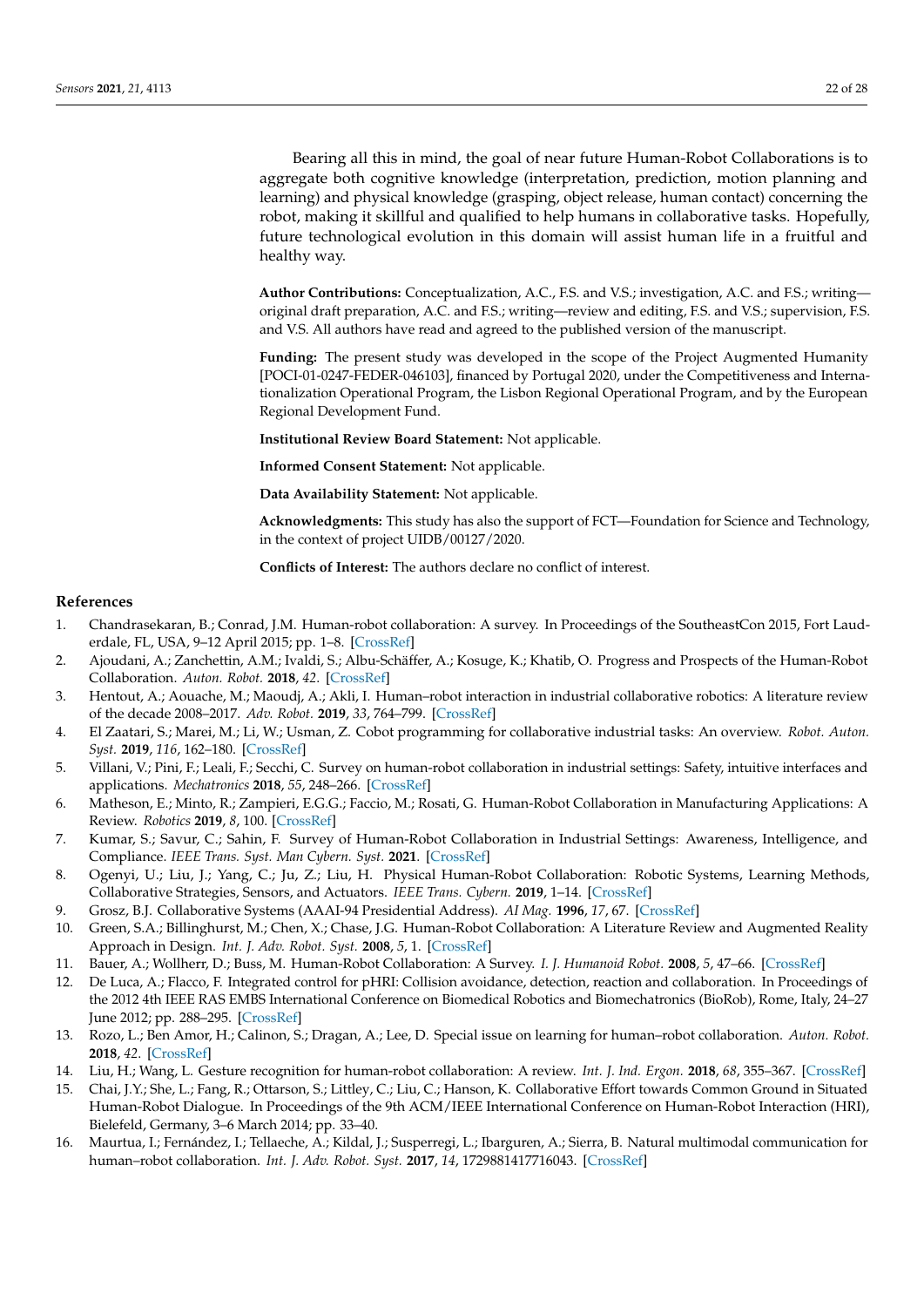- <span id="page-22-13"></span>17. Coupeté, E.; Moutarde, F.; Manitsaris, S. A User-Adaptive Gesture Recognition System Applied to Human-Robot Collaboration in Factories. In *MOCO '16: Proceedings of the 3rd International Symposium on Movement and Computing*; Association for Computing Machinery: New York, NY, USA, 2016. [\[CrossRef\]](http://dx.doi.org/10.1145/2948910.2948933)
- 18. Peppoloni, L.; Brizzi, F.; Avizzano, C.; Ruffaldi, E. Immersive ROS-integrated framework for robot teleoperation. In Proceedings of the 2015 IEEE Symposium on 3D User Interfaces (3DUI), Arles, France, 23–24 March 2015; pp. 177–178.
- 19. Barattini, P.; Morand, C.; Robertson, N.M. A proposed gesture set for the control of industrial collaborative robots. In Proceedings of the 2012 IEEE RO-MAN: The 21st IEEE International Symposium on Robot and Human Interactive Communication, Paris, France, 9–13 September 2012; pp. 132–137. [\[CrossRef\]](http://dx.doi.org/10.1109/ROMAN.2012.6343743)
- <span id="page-22-0"></span>20. Mitra, S.; Acharya, T. Gesture Recognition: A Survey. *IEEE Trans. Syst. Man Cybern. Part C (Appl. Rev.)* **2007**, *37*, 311–324. [\[CrossRef\]](http://dx.doi.org/10.1109/TSMCC.2007.893280)
- <span id="page-22-1"></span>21. Akkaladevi, S.C.; Heindl, C. Action recognition for human robot interaction in industrial applications. In Proceedings of the 2015 IEEE International Conference on Computer Graphics, Vision and Information Security (CGVIS), Bhubaneswar, India, 2–3 November 2015; pp. 94–99.
- <span id="page-22-2"></span>22. Ramírez-Amaro, K.; Beetz, M.; Cheng, G. Understanding the intention of human activities through semantic perception: Observation, understanding and execution on a humanoid robot. *Adv. Robot.* **2015**, *29*, 345–362. [\[CrossRef\]](http://dx.doi.org/10.1080/01691864.2014.1003096)
- <span id="page-22-3"></span>23. Gustavsson, P.; Syberfeldt, A.; Brewster, R.; Wang, L. Human-robot Collaboration Demonstrator Combining Speech Recognition and Haptic Control. *Procedia CIRP* **2017**, *63*, 396–401. [\[CrossRef\]](http://dx.doi.org/10.1016/j.procir.2017.03.126)
- <span id="page-22-12"></span>24. Kragic, D.; Gustafson, J.; Karaoguz, H.; Jensfelt, P.; Krug, R. Interactive, Collaborative Robots: Challenges and Opportunities. In Proceedings of the Twenty-Seventh International Joint Conference on Artificial Intelligence, IJCAI-18, Stockholm, Sweden, 13–19 July 2018; pp. 18–25. [\[CrossRef\]](http://dx.doi.org/10.24963/ijcai.2018/3)
- 25. Stenmark, M.; Nugues, P. Natural language programming of industrial robots. In Proceedings of the 2013 44th International Symposium on Robotics, ISR 2013, Seoul, Korea, 24–26 October 2013; pp. 1–5. [\[CrossRef\]](http://dx.doi.org/10.1109/ISR.2013.6695630)
- <span id="page-22-4"></span>26. Nakata, S.; Kobayashi, H.; Kumata, M.; Suzuki, S. Human speech ontology changes in virtual collaborative work. In Proceedings of the 4th International Conference on Human System Interaction, HSI 2011, Yokohama, Japan, 19–21 May 2011; pp. 363–368. [\[CrossRef\]](http://dx.doi.org/10.1109/HSI.2011.5937393)
- <span id="page-22-5"></span>27. Yamaguchi, A.; Atkeson, C.G. Combining finger vision and optical tactile sensing: Reducing and handling errors while cutting vegetables. In Proceedings of the 2016 IEEE-RAS 16th International Conference on Humanoid Robots (Humanoids), Cancun, Mexico, 15–17 November 2016; pp. 1045–1051. [\[CrossRef\]](http://dx.doi.org/10.1109/HUMANOIDS.2016.7803400)
- 28. Kawasetsu, T.; Horii, T.; Ishihara, H.; Asada, M. Mexican-Hat-Like Response in a Flexible Tactile Sensor Using a Magnetorheological Elastomer. *Sensors* **2018**, *18*, 587. [\[CrossRef\]](http://dx.doi.org/10.3390/s18020587) [\[PubMed\]](http://www.ncbi.nlm.nih.gov/pubmed/29443916)
- 29. Kaboli, M.; Cheng, G. Novel Tactile Descriptors and a Tactile Transfer Learning Technique for Active In-Hand Object Recognition via Texture Properties. In Proceedings of the IEE-RAS International Conference on Humanoid Robots-Workshop Tactile Sensing for Manipulation: New Progress and Challenges, Cancun, Mexico, 15–17 November 2016.
- <span id="page-22-6"></span>30. Kaboli, M.; Cheng, G. Robust Tactile Descriptors for Discriminating Objects From Textural Properties via Artificial Robotic Skin. *IEEE Trans. Robot.* **2018**, *34*, 985–1003. [\[CrossRef\]](http://dx.doi.org/10.1109/TRO.2018.2830364)
- <span id="page-22-7"></span>31. Yang, C.; Zeng, C.; Liang, P.; Li, Z.; Li, R.; Su, C. Interface Design of a Physical Human–Robot Interaction System for Human Impedance Adaptive Skill Transfer. *IEEE Trans. Autom. Sci. Eng.* **2018**, *15*, 329–340. [\[CrossRef\]](http://dx.doi.org/10.1109/TASE.2017.2743000)
- 32. Mangukiya, Y.; Purohit, B.; George, K. Electromyography(EMG) sensor controlled assistive orthotic robotic arm for forearm movement. In Proceedings of the 2017 IEEE Sensors Applications Symposium (SAS), Glassboro, NJ, USA, 13–15 March 2017; pp. 1–4. [\[CrossRef\]](http://dx.doi.org/10.1109/SAS.2017.7894065)
- 33. Faidallah, E.M.; Hossameldin, Y.H.; Abd Rabbo, S.M.; El-Mashad, Y.A. Control and modeling a robot arm via EMG and flex signals. In Proceedings of the 15th International Workshop on Research and Education in Mechatronics (REM), El Gouna, Egypt, 9–11 September 2014; pp. 1–8. [\[CrossRef\]](http://dx.doi.org/10.1109/REM.2014.6920226)
- <span id="page-22-8"></span>34. Tzallas, A.T.; Giannakeas, N.; Zoulis, K.N.; Tsipouras, M.G.; Glavas, E.; Tzimourta, K.D.; Astrakas, L.G.; Konitsiotis, S. EEG Classification and Short-Term Epilepsy Prognosis Using Brain Computer Interface Software. In Proceedings of the 2017 IEEE 30th International Symposium on Computer-Based Medical Systems (CBMS), Thessaloniki, Greece, 22–24 June 2017; pp. 349–353. [\[CrossRef\]](http://dx.doi.org/10.1109/CBMS.2017.97)
- <span id="page-22-9"></span>35. Guerin, K.R.; Riedel, S.D.; Bohren, J.; Hager, G.D. Adjutant: A framework for flexible human-machine collaborative systems. In Proceedings of the 2014 IEEE/RSJ International Conference on Intelligent Robots and Systems, Chicago, IL, USA, 14–18 September 2014; pp. 1392–1399. [\[CrossRef\]](http://dx.doi.org/10.1109/IROS.2014.6942739)
- 36. Pedersen, M.R.; Herzog, D.L.; Krüger, V. Intuitive skill-level programming of industrial handling tasks on a mobile manipulator. In Proceedings of the 2014 IEEE/RSJ International Conference on Intelligent Robots and Systems, Chicago, IL, USA, 14–18 September 2014; pp. 4523–4530. [\[CrossRef\]](http://dx.doi.org/10.1109/IROS.2014.6943203)
- <span id="page-22-10"></span>37. Steinmetz, F.; Wollschläger, A.; Weitschat, R. RAZER—A HRI for Visual Task-Level Programming and Intuitive Skill Parameterization. *IEEE Robot. Autom. Lett.* **2018**, *3*, 1362–1369. [\[CrossRef\]](http://dx.doi.org/10.1109/LRA.2018.2798300)
- <span id="page-22-11"></span>38. Krüger, J.; Lien, T.K.; Verl, A. Cooperation of human and machines in assembly lines. *CIRP Ann. Manuf. Technol.* **2009**. [\[CrossRef\]](http://dx.doi.org/10.1016/j.cirp.2009.09.009)
- 39. Tsarouchi, P.; Makris, S.; Chryssolouris, G. Human–robot interaction review and challenges on task planning and programming. *Int. J. Comput. Integr. Manuf.* **2016**, *29*, 916–931. [\[CrossRef\]](http://dx.doi.org/10.1080/0951192X.2015.1130251)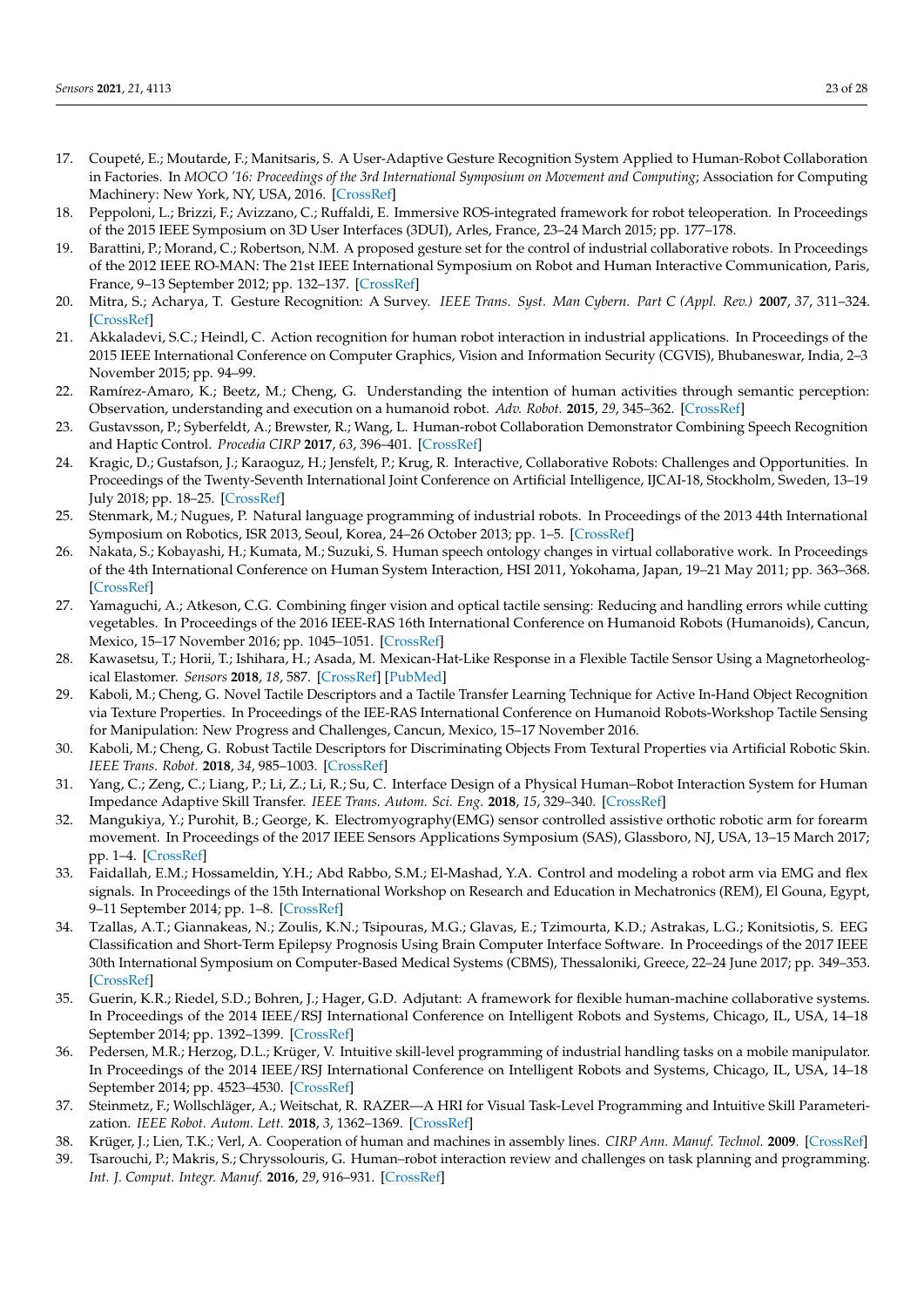- 40. Robla-Gómez, S.; Becerra, V.M.; Llata, J.R.; González-Sarabia, E.; Torre-Ferrero, C.; Pérez-Oria, J. Working Together: A Review on Safe Human-Robot Collaboration in Industrial Environments. *IEEE Access* **2017**, *5*, 26754–26773. [\[CrossRef\]](http://dx.doi.org/10.1109/ACCESS.2017.2773127)
- 41. Bi, Z.M.; Luo, M.; Miao, Z.; Zhang, B.; Zhang, W.J.; Wang, L. Safety assurance mechanisms of collaborative robotic systems in manufacturing. *Robot. Comput. Integr. Manuf.* **2021**. [\[CrossRef\]](http://dx.doi.org/10.1016/j.rcim.2020.102022)
- 42. Gualtieri, L.; Rauch, E.; Vidoni, R. Emerging research fields in safety and ergonomics in industrial collaborative robotics: A systematic literature review. *Robot. Comput. Integr. Manuf.* **2021**. [\[CrossRef\]](http://dx.doi.org/10.1016/j.rcim.2020.101998)
- <span id="page-23-0"></span>43. Valori, M.; Scibilia, A.; Fassi, I.; Saenz, J.; Behrens, R.; Herbster, S.; Bidard, C.; Lucet, E.; Magisson, A.; Schaake, L.; et al. Validating safety in human-robot collaboration: Standards and new perspectives. *Robotics* **2021**, *10*, 65. [\[CrossRef\]](http://dx.doi.org/10.3390/robotics10020065)
- <span id="page-23-1"></span>44. Zanchettin, A.M.; Ceriani, N.M.; Rocco, P.; Ding, H.; Matthias, B. Safety in Human-Robot Collaborative Manufacturing Environments: Metrics and Control. *IEEE Trans. Autom. Sci. Eng.* **2016**. [\[CrossRef\]](http://dx.doi.org/10.1109/TASE.2015.2412256)
- 45. Mauro, S.; Scimmi, L.S.; Pastorelli, S. Collision Avoidance System for Collaborative Robotics. In Proceedings of the International Conference on Robotics in Alpe-Adria Danube Region, Turin, Italy, 21–23 June 2017; pp. 344–352. [\[CrossRef\]](http://dx.doi.org/10.1007/978-3-319-61276-8_38)
- 46. Ragaglia, M.; Zanchettin, A.M.; Rocco, P. Trajectory generation algorithm for safe human-robot collaboration based on multiple depth sensor measurements. *Mechatronics* **2018**. [\[CrossRef\]](http://dx.doi.org/10.1016/j.mechatronics.2017.12.009)
- 47. Scimmi, L.S.; Melchiorre, M.; Mauro, S.; Pastorelli, S. Multiple collision avoidance between human limbs and robot links algorithm in collaborative tasks. In Proceedings of the 15th International Conference on Informatics in Control, Automation and Robotics, Porto, Portugal, 29–31 July 2018; pp. 301–308. [\[CrossRef\]](http://dx.doi.org/10.5220/0006852202910298)
- 48. Kanazawa, A.; Kinugawa, J.; Kosuge, K. Adaptive Motion Planning for a Collaborative Robot Based on Prediction Uncertainty to Enhance Human Safety and Work Efficiency. *IEEE Trans. Robot.* **2019**. [\[CrossRef\]](http://dx.doi.org/10.1109/TRO.2019.2911800)
- 49. Melchiorre, M.; Scimmi, L.S.; Pastorelli, S.P.; Mauro, S. Collison Avoidance using Point Cloud Data Fusion from Multiple Depth Sensors: A Practical Approach. In Proceedings of the 2019 23rd International Conference on Mechatronics Technology, ICMT, Salerno, Italy, 23–26 October 2019. [\[CrossRef\]](http://dx.doi.org/10.1109/ICMECT.2019.8932143)
- 50. Nikolakis, N.; Maratos, V.; Makris, S. A cyber physical system (CPS) approach for safe human-robot collaboration in a shared workplace. *Robot. Comput. Integr. Manuf.* **2019**. [\[CrossRef\]](http://dx.doi.org/10.1016/j.rcim.2018.10.003)
- 51. Scimmi, L.S.; Melchiorre, M.; Mauro, S.; Pastorelli, S.P. Implementing a Vision-Based Collision Avoidance Algorithm on a UR3 Robot. In Proceedings of the 2019 23rd International Conference on Mechatronics Technology, ICMT, Salerno, Italy, 23–26 October 2019. [\[CrossRef\]](http://dx.doi.org/10.1109/ICMECT.2019.8932105)
- 52. Zanchettin, A.M.; Rocco, P.; Chiappa, S.; Rossi, R. Towards an optimal avoidance strategy for collaborative robots. *Robot. Comput. Integr. Manuf.* **2019**. [\[CrossRef\]](http://dx.doi.org/10.1016/j.rcim.2019.01.015)
- 53. Huber, G.; Wollherr, D. An Online Trajectory Generator on SE(3) for Human-Robot Collaboration. *Robotica* **2020**. [\[CrossRef\]](http://dx.doi.org/10.1017/S0263574719001619)
- 54. Liu, Z.; Wang, X.; Cai, Y.; Xu, W.; Liu, Q.; Zhou, Z.; Pham, D.T. Dynamic risk assessment and active response strategy for industrial human-robot collaboration. *Comput. Ind. Eng.* **2020**. [\[CrossRef\]](http://dx.doi.org/10.1016/j.cie.2020.106302)
- 55. Murali, P.K.; Darvish, K.; Mastrogiovanni, F. Deployment and evaluation of a flexible human-robot collaboration model based on AND/OR graphs in a manufacturing environment. *Intell. Serv. Robot.* **2020**. [\[CrossRef\]](http://dx.doi.org/10.1007/s11370-020-00332-9)
- <span id="page-23-10"></span>56. Liu, H.; Wang, L. Collision-free human-robot collaboration based on context awareness. *Robot. Comput. Integr. Manuf.* **2021**. [\[CrossRef\]](http://dx.doi.org/10.1016/j.rcim.2020.101997)
- 57. Pupa, A.; Arrfou, M.; Andreoni, G.; Secchi, C. A Safety-Aware Kinodynamic Architecture for Human-Robot Collaboration. *IEEE Robot. Autom. Lett.* **2021**. [\[CrossRef\]](http://dx.doi.org/10.1109/LRA.2021.3068634)
- <span id="page-23-2"></span>58. Scimmi, L.S.; Melchiorre, M.; Troise, M.; Mauro, S.; Pastorelli, S. A practical and effective layout for a safe human-robot collaborative assembly task. *Appl. Sci.* **2021**, *11*, 1763. [\[CrossRef\]](http://dx.doi.org/10.3390/app11041763)
- <span id="page-23-3"></span>59. Dahiya, R.S.; Mittendorfer, P.; Valle, M.; Cheng, G.; Lumelsky, V.J. Directions Toward Effective Utilization of Tactile Skin: A Review. *IEEE Sens. J.* **2013**, *13*, 4121–4138. [\[CrossRef\]](http://dx.doi.org/10.1109/JSEN.2013.2279056)
- <span id="page-23-4"></span>60. Björkman, M.; Bekiroglu, Y.; Högman, V.; Kragic, D. Enhancing visual perception of shape through tactile glances. In Proceedings of the 2013 IEEE/RSJ International Conference on Intelligent Robots and Systems, Tokyo, Japan, 3–7 November 2013; pp. 3180–3186. [\[CrossRef\]](http://dx.doi.org/10.1109/IROS.2013.6696808)
- <span id="page-23-5"></span>61. Li, M.; Bekiroglu, Y.; Kragic, D.; Billard, A. Learning of grasp adaptation through experience and tactile sensing. In Proceedings of the 2014 IEEE/RSJ International Conference on Intelligent Robots and Systems, Chicago, IL, USA, 14–18 September 2014; pp. 3339–3346.
- <span id="page-23-6"></span>62. Li, K.; Fang, Y.; Zhou, Y.; Liu, H. Non-Invasive Stimulation-Based Tactile Sensation for Upper-Extremity Prosthesis: A Review. *IEEE Sens. J.* **2017**, *17*, 2625–2635. [\[CrossRef\]](http://dx.doi.org/10.1109/JSEN.2017.2674965)
- <span id="page-23-7"></span>63. Gienger, M.; Ruiken, D.; Bates, T.; Regaieg, M.; MeiBner, M.; Kober, J.; Seiwald, P.; Hildebrandt, A. Human-Robot Cooperative Object Manipulation with Contact Changes. In Proceedings of the 2018 IEEE/RSJ International Conference on Intelligent Robots and Systems (IROS), Madrid, Spain, 1–5 October 2018; pp. 1354–1360. [\[CrossRef\]](http://dx.doi.org/10.1109/IROS.2018.8594140)
- <span id="page-23-8"></span>64. Noohi, E.; Žefran, M.; Patton, J.L. A Model for Human–Human Collaborative Object Manipulation and Its Application to Human–Robot Interaction. *IEEE Trans. Robot.* **2016**, *32*, 880–896. [\[CrossRef\]](http://dx.doi.org/10.1109/TRO.2016.2572698)
- <span id="page-23-9"></span>65. Magrini, E.; Flacco, F.; De Luca, A. Control of generalized contact motion and force in physical human-robot interaction. In Proceedings of the 2015 IEEE International Conference on Robotics and Automation (ICRA), Seattle, WA, USA, 26–30 May 2015; pp. 2298–2304. [\[CrossRef\]](http://dx.doi.org/10.1109/ICRA.2015.7139504)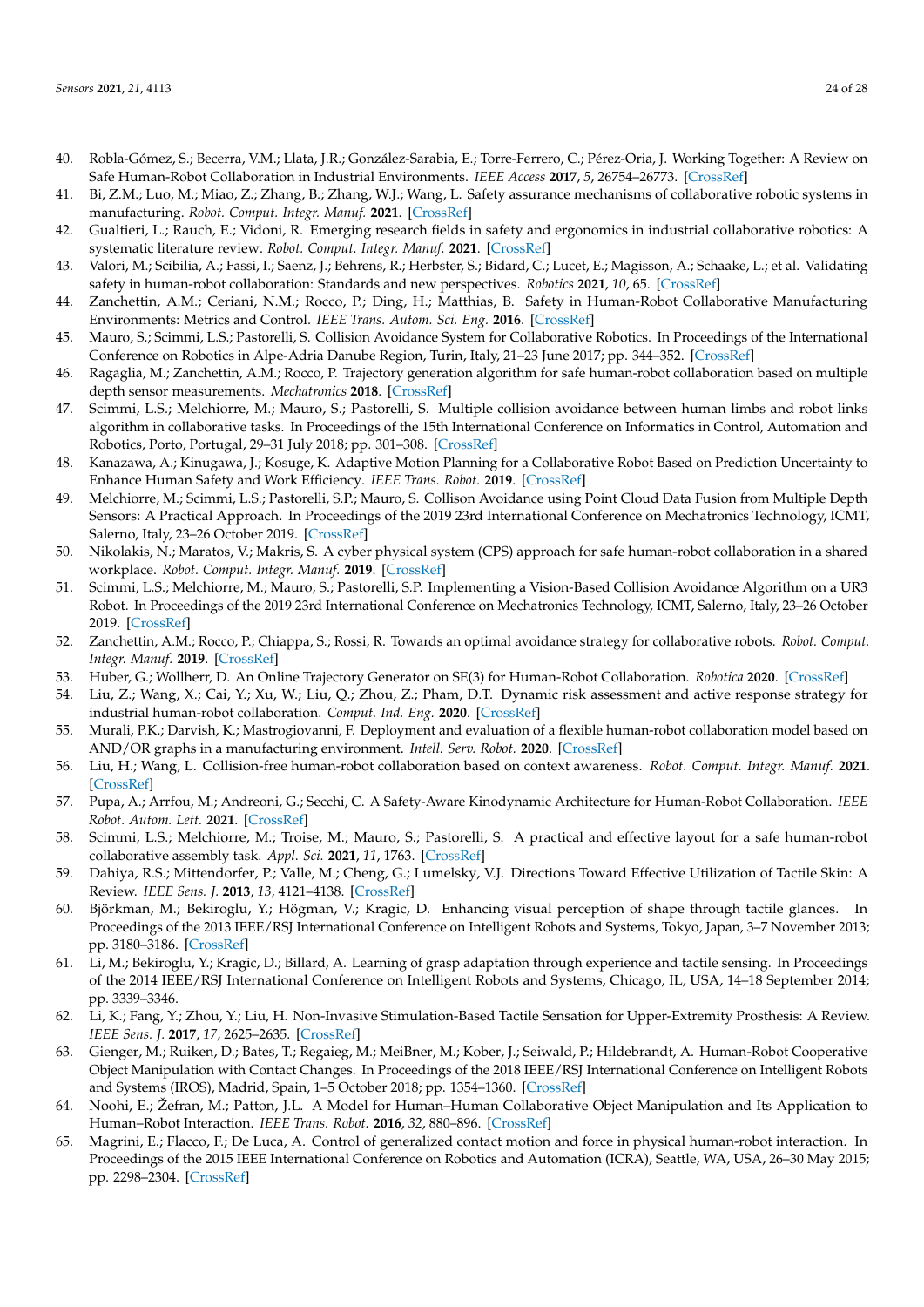- <span id="page-24-0"></span>66. Wojtara, T.; Uchihara, M.; Murayama, H.; Shimoda, S.; Sakai, S.; Fujimoto, H.; Kimura, H. Human–robot collaboration in precise positioning of a three-dimensional object. *Automatica* **2009**, *45*, 333–342. [\[CrossRef\]](http://dx.doi.org/10.1016/j.automatica.2008.08.021)
- <span id="page-24-1"></span>67. Roy, S.; Edan, Y. Investigating joint-action in short-cycle repetitive handover tasks: The role of giver versus receiver and its implications for human-robot collaborative system design. *Int. J. Soc. Robot.* **2018**. [\[CrossRef\]](http://dx.doi.org/10.1007/s12369-017-0424-9)
- <span id="page-24-2"></span>68. Kupcsik, A.; Hsu, D.; Lee, W.S. Learning Dynamic Robot-to-Human Object Handover from Human Feedback. In *Robotics Research: Volume 1*; Springer: Cham, Switzerland, 2018.
- <span id="page-24-3"></span>69. Sanchez-Matilla, R.; Chatzilygeroudis, K.; Modas, A.; Duarte, N.F.; Xompero, A.; Frossard, P.; Billard, A.; Cavallaro, A. Benchmark for human-to-robot handovers of unseen containers with unknown filling. *IEEE Robot. Autom. Lett.* **2020**, *5*, 1642–1649. [\[CrossRef\]](http://dx.doi.org/10.1109/LRA.2020.2969200)
- <span id="page-24-4"></span>70. Strabala, K.; Lee, M.K.; Dragan, A.; Forlizzi, J.; Srinivasa, S.S.; Cakmak, M.; Micelli, V. Toward Seamless Human-Robot Handovers. *J. Hum. Robot Interact.* **2013**, *2*, 112–132. [\[CrossRef\]](http://dx.doi.org/10.5898/JHRI.2.1.Strabala)
- <span id="page-24-5"></span>71. Kshirsagar, A.; Kress-Gazit, H.; Hoffman, G. Specifying and Synthesizing Human-Robot Handovers. In Proceedings of the IEEE International Conference on Intelligent Robots and Systems, Macau, China, 3–8 November 2019. [\[CrossRef\]](http://dx.doi.org/10.1109/IROS40897.2019.8967709)
- <span id="page-24-6"></span>72. Medina, J.R.; Duvallet, F.; Karnam, M.; Billard, A. A human-inspired controller for fluid human-robot handovers. In Proceedings of the 2016 IEEE-RAS 16th International Conference on Humanoid Robots (Humanoids), Cancun, Mexico, 15–17 November 2016; pp. 324–331. [\[CrossRef\]](http://dx.doi.org/10.1109/HUMANOIDS.2016.7803296)
- <span id="page-24-7"></span>73. Chan, W.P.; Pan, M.K.; Croft, E.A.; Inaba, M. An Affordance and Distance Minimization Based Method for Computing Object Orientations for Robot Human Handovers. *Int. J. Soc. Robot.* **2020**. [\[CrossRef\]](http://dx.doi.org/10.1007/s12369-019-00546-7)
- <span id="page-24-8"></span>74. van Hoof, H.; Hermans, T.; Neumann, G.; Peters, J. Learning robot in-hand manipulation with tactile features. In Proceedings of the 2015 IEEE-RAS 15th International Conference on Humanoid Robots (Humanoids), Seoul, Korea, 3–5 November 2015; pp. 121–127. [\[CrossRef\]](http://dx.doi.org/10.1109/HUMANOIDS.2015.7363524)
- <span id="page-24-9"></span>75. Rasch, R.; Wachsmuth, S.; Konig, M. An Evaluation of Robot-to-Human Handover Configurations for Commercial Robots. In Proceedings of the IEEE International Conference on Intelligent Robots and Systems, Macau, China, 3–8 November 2019. [\[CrossRef\]](http://dx.doi.org/10.1109/IROS40897.2019.8967882)
- <span id="page-24-10"></span>76. Nemlekar, H.; Dutia, D.; Li, Z. Object Transfer Point Estimation for Fluent Human-Robot Handovers. In Proceedings of the 2019 International Conference on Robotics and Automation (ICRA), Montreal, QC, Canada, 20–24 May 2019; pp. 2627–2633. [\[CrossRef\]](http://dx.doi.org/10.1109/ICRA.2019.8794008)
- <span id="page-24-21"></span>77. Maeda, G.J.; Neumann, G.; Ewerton, M.; Lioutikov, R.; Kroemer, O.; Peters, J. Probabilistic movement primitives for coordination of multiple human-robot collaborative tasks. *Auton. Robot.* **2017**, *41*, 593–612. [\[CrossRef\]](http://dx.doi.org/10.1007/s10514-016-9556-2)
- <span id="page-24-11"></span>78. Suay, H.B.; Sisbot, E.A. A position generation algorithm utilizing a biomechanical model for robot-human object handover. In Proceedings of the 2015 IEEE International Conference on Robotics and Automation (ICRA), Seattle, WA, USA, 26–30 May 2015; pp. 3776–3781. [\[CrossRef\]](http://dx.doi.org/10.1109/ICRA.2015.7139724)
- <span id="page-24-12"></span>79. Pan, M.K.X.J.; Knoop, E.; Bächer, M.; Niemeyer, G. Fast Handovers with a Robot Character: Small Sensorimotor Delays Improve Perceived Qualities. In Proceedings of the 2019 IEEE/RSJ International Conference on Intelligent Robots and Systems (IROS), Macau, China, 3–8 November 2019; pp. 6735–6741. [\[CrossRef\]](http://dx.doi.org/10.1109/IROS40897.2019.8967614)
- <span id="page-24-13"></span>80. Moon, A.; Troniak, D.M.; Gleeson, B.; Pan, M.K.; Zheng, M.; Blumer, B.A.; MacLean, K.; Croft, E.A. Meet Me Where i'm Gazing: How Shared Attention Gaze Affects Human-Robot Handover Timing. In *HRI '14: Proceedings of the 2014 ACM/IEEE International Conference on Human-Robot Interaction*; Association for Computing Machinery: New York, NY, USA, 2014; pp. 334–341. [\[CrossRef\]](http://dx.doi.org/10.1145/2559636.2559656)
- <span id="page-24-14"></span>81. Kshirsagar, A.; Lim, M.; Christian, S.; Hoffman, G. Robot Gaze Behaviors in Human-to-Robot Handovers. *IEEE Robot. Autom. Lett.* **2020**. [\[CrossRef\]](http://dx.doi.org/10.1109/LRA.2020.3015692)
- <span id="page-24-15"></span>82. Bestick, A.; Pandya, R.; Bajcsy, R.; Dragan, A.D. Learning Human Ergonomic Preferences for Handovers. In Proceedings of the 2018 IEEE International Conference on Robotics and Automation (ICRA), Brisbane, QLD, Australia, 21–25 May 2018; pp. 3257–3264. [\[CrossRef\]](http://dx.doi.org/10.1109/ICRA.2018.8461216)
- <span id="page-24-16"></span>83. Rasch, R.; Wachsmuth, S.; König, M. A Joint Motion Model for Human-Like Robot-Human Handover. In Proceedings of the 2018 IEEE-RAS 18th International Conference on Humanoid Robots (Humanoids), Beijing, China, 6–9 November 2018; pp. 180–187. [\[CrossRef\]](http://dx.doi.org/10.1109/HUMANOIDS.2018.8624967)
- <span id="page-24-17"></span>84. Huang, C.M.; Cakmak, M.; Mutlu, B. Adaptive Coordination Strategies for Human-Robot Handovers. In *Robotics: Science and Systems*; Springer: Rome, Italy, 2015; Volume 11.
- <span id="page-24-18"></span>85. Melchiorre, M.; Scimmi, L.S.; Mauro, S.; Pastorelli, S. Influence of human limb motion speed in a collaborative hand-over task. In Proceedings of the 15th International Conference on Informatics in Control, Automation and Robotics, Porto, Portugal, 29–31 July 2018. [\[CrossRef\]](http://dx.doi.org/10.5220/0006864703490356)
- <span id="page-24-19"></span>86. Duarte, N.F.; Chatzilygeroudis, K.; Santos-Victor, J.; Billard, A. From human action understanding to robot action execution: how the physical properties of handled objects modulate non-verbal cues. In Proceedings of the 2020 Joint IEEE 10th International Conference on Development and Learning and Epigenetic Robotics (ICDL-EpiRob), Valparaiso, Chile, 26–30 October 2020; pp. 1–6.
- <span id="page-24-20"></span>87. Yang, W.; Paxton, C.; Cakmak, M.; Fox, D. Human Grasp Classification for Reactive Human-to-Robot Handovers. *arXiv* **2020**, arXiv:2003.06000.
- 88. Yang, W.; Paxton, C.; Mousavian, A.; Chao, Y.W.; Cakmak, M.; Fox, D. Reactive Human-to-Robot Handovers of Arbitrary Objects. *arXiv* **2020**, arXiv:2011.08961.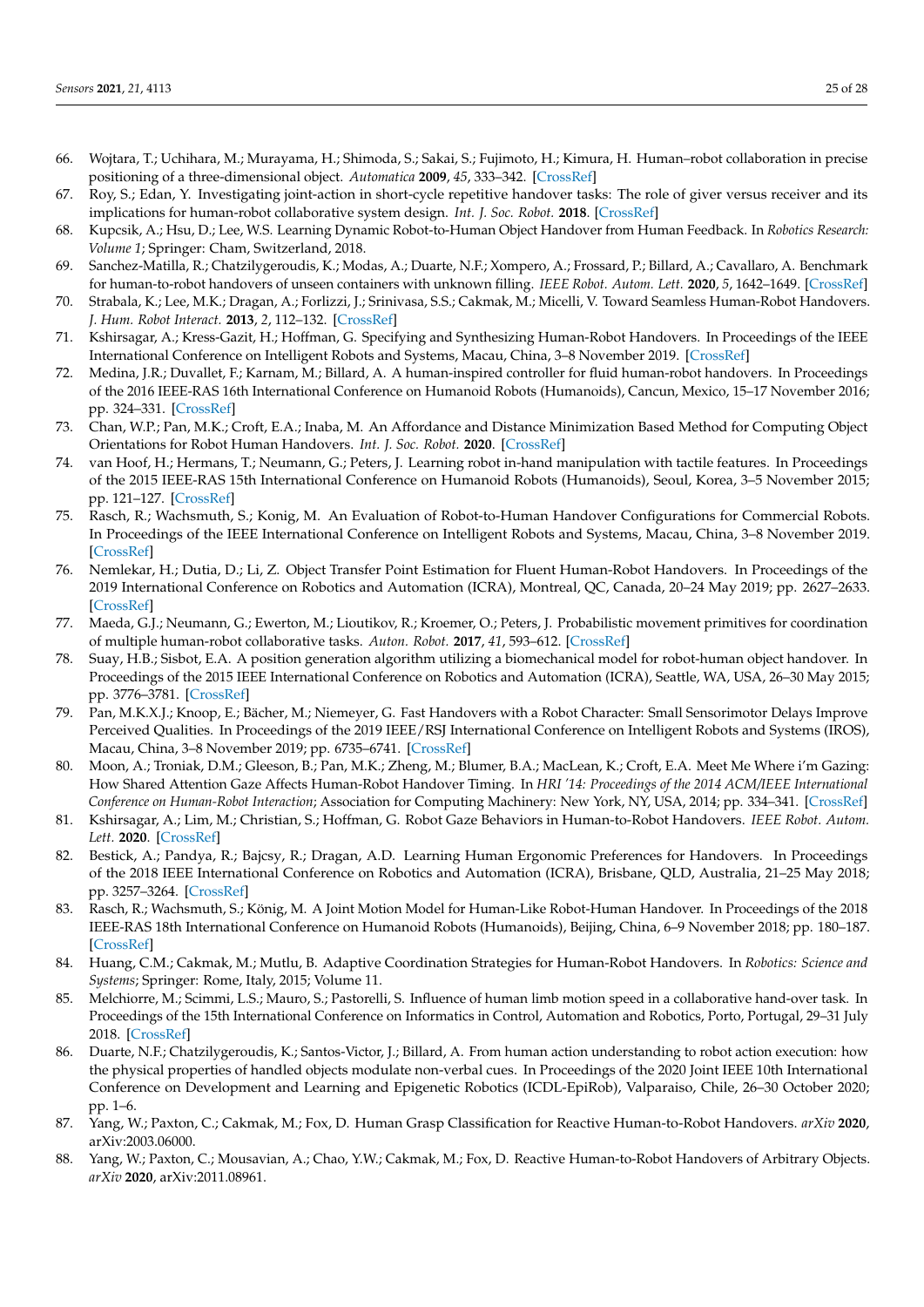- <span id="page-25-0"></span>89. Rosenberger, P.; Cosgun, A.; Newbury, R.; Kwan, J.; Ortenzi, V.; Corke, P.; Grafinger, M. Object-Independent Human-to-Robot Handovers Using Real Time Robotic Vision. *IEEE Robot. Autom. Lett.* **2021**, *6*, 17–23. [\[CrossRef\]](http://dx.doi.org/10.1109/LRA.2020.3026970)
- <span id="page-25-1"></span>90. Parastegari, S.; Noohi, E.; Abbasi, B.; Žefran, M. A fail-safe object handover controller. In Proceedings of the 2016 IEEE International Conference on Robotics and Automation (ICRA), Stockholm, Sweden, 16–21 May 2016; pp. 2003–2008.
- <span id="page-25-25"></span>91. Pan, M.K.; Croft, E.A.; Niemeyer, G. Exploration of geometry and forces occurring within human-to-robot handovers. In Proceedings of the 2018 IEEE Haptics Symposium (HAPTICS), San Francisco, CA, USA, 25–28 March 2018; pp. 327–333.
- <span id="page-25-2"></span>92. Han, Z.; Yanco, H. The Effects of Proactive Release Behaviors during Human-Robot Handovers. In Proceedings of the ACM/IEEE International Conference on Human-Robot Interaction, Daegu, Korea, 11–14 March 2019. [\[CrossRef\]](http://dx.doi.org/10.1109/HRI.2019.8673085)
- <span id="page-25-3"></span>93. Wang, W.; Chen, Y.; Li, R.; Jia, Y. Learning and Comfort in Human-Robot Interaction: A Review. *Appl. Sci.* **2019**, *9*, 5152. [\[CrossRef\]](http://dx.doi.org/10.3390/app9235152)
- <span id="page-25-15"></span>94. Rozo, L.; Calinon, S.; Caldwell, D.G.; Jimenez, P.; Torras, C. Learning physical collaborative robot behaviors from human demonstrations. *IEEE Trans. Robot.* **2016**, *32*, 513–527. [\[CrossRef\]](http://dx.doi.org/10.1109/TRO.2016.2540623)
- <span id="page-25-4"></span>95. Lee, J. A survey of robot learning from demonstrations for human-robot collaboration. *arXiv* **2017**, arXiv:1710.08789.
- <span id="page-25-5"></span>96. Fishman, A.; Paxton, C.; Yang, W.; Ratliff, N.; Fox, D. Trajectory optimization for coordinated human-robot collaboration. *arXiv* **2019**, arXiv:1910.04339.
- <span id="page-25-10"></span>97. Liu, H.; Wang, L. Human motion prediction for human-robot collaboration. *J. Manuf. Syst.* **2017**, *44*, 287–294. [\[CrossRef\]](http://dx.doi.org/10.1016/j.jmsy.2017.04.009)
- <span id="page-25-6"></span>98. Bütepage, J.; Black, M.J.; Kragic, D.; Kjellström, H. Deep Representation Learning for Human Motion Prediction and Classification. In Proceedings of the 2017 IEEE Conference on Computer Vision and Pattern Recognition (CVPR), Honolulu, HI, USA, 21–26 July 2017; pp. 1591–1599. [\[CrossRef\]](http://dx.doi.org/10.1109/CVPR.2017.173)
- <span id="page-25-7"></span>99. Papageorgiou, X.S.; Chalvatzaki, G.; Tzafestas, C.S.; Maragos, P. Hidden markov modeling of human pathological gait using laser range finder for an assisted living intelligent robotic walker. In Proceedings of the 2015 IEEE/RSJ International Conference on Intelligent Robots and Systems (IROS), Hamburg, Germany, 28 September–2 October 2015; pp. 6342–6347. [\[CrossRef\]](http://dx.doi.org/10.1109/IROS.2015.7354283)
- <span id="page-25-8"></span>100. Kulic, D.; Croft, E.A. Affective State Estimation for Human–Robot Interaction. *IEEE Trans. Robot.* **2007**, *23*, 991–1000. [\[CrossRef\]](http://dx.doi.org/10.1109/TRO.2007.904899)
- <span id="page-25-9"></span>101. Levine, S.; Pastor, P.; Krizhevsky, A.; Ibarz, J.; Quillen, D. Learning hand-eye coordination for robotic grasping with deep learning and large-scale data collection. *Int. J. Robot. Res.* **2018**, *37*, 421–436. [\[CrossRef\]](http://dx.doi.org/10.1177/0278364917710318)
- <span id="page-25-11"></span>102. Calinon, S.; Evrard, P.; Gribovskaya, E.; Billard, A.; Kheddar, A. Learning collaborative manipulation tasks by demonstration using a haptic interface. In Proceedings of the 2009 International Conference on Advanced Robotics, Munich, Germany, 22–26 June 2009; pp. 1–6.
- <span id="page-25-12"></span>103. Sidiropoulos, A.; Psomopoulou, E.; Doulgeri, Z. A human inspired handover policy using Gaussian Mixture Models and haptic cues. *Auton. Robot.* **2019**, *43*, 1327–1342. [\[CrossRef\]](http://dx.doi.org/10.1007/s10514-018-9705-x)
- <span id="page-25-13"></span>104. Munzer, T.; Toussaint, M.; Lopes, M. Efficient behavior learning in human–robot collaboration. *Auton. Robot.* **2018**, *42*, 1103–1115. [\[CrossRef\]](http://dx.doi.org/10.1007/s10514-017-9674-5)
- <span id="page-25-14"></span>105. Nemec, B.; Likar, N.; Gams, A.; Ude, A. Human robot cooperation with compliance adaptation along the motion trajectory. *Auton. Robot.* **2018**, *42*, 1023–1035. [\[CrossRef\]](http://dx.doi.org/10.1007/s10514-017-9676-3)
- <span id="page-25-16"></span>106. Rajeswaran, A.; Kumar, V.; Gupta, A.; Vezzani, G.; Schulman, J.; Todorov, E.; Levine, S. Learning complex dexterous manipulation with deep reinforcement learning and demonstrations. *arXiv* **2017**, arXiv:1709.10087.
- <span id="page-25-17"></span>107. Murphy, R.R.; Schreckenghost, D. Survey of metrics for human-robot interaction. In Proceedings of the 2013 8th ACM/IEEE International Conference on Human-Robot Interaction (HRI), Tokyo, Japan, 3–6 March 2013; pp. 197–198. [\[CrossRef\]](http://dx.doi.org/10.1109/HRI.2013.6483569)
- <span id="page-25-21"></span>108. Shi, C.; Shiomi, M.; Smith, C.; Kanda, T.; Ishiguro, H. A Model of Distributional Handing Interaction for a Mobile Robot. In Proceedings of the Robotics: Science and Systems, Berlin, Germany, 24–28 June 2013. [\[CrossRef\]](http://dx.doi.org/10.15607/RSS.2013.IX.055)
- <span id="page-25-22"></span>109. Koene, A.; Endo, S.; Remazeilles, A.; Prada, M.; Wing, A.M. Experimental testing of the CogLaboration prototype system for fluent Human-Robot object handover interactions. In Proceedings of the 23rd IEEE International Symposium on Robot and Human Interactive Communication, Edinburgh, UK, 25–29 August 2014; pp. 249–254. [\[CrossRef\]](http://dx.doi.org/10.1109/ROMAN.2014.6926261)
- <span id="page-25-19"></span>110. Hoffman, G. Evaluating Fluency in Human-Robot Collaboration. *IEEE Trans. Hum. Mach. Syst.* **2019**, *49*, 209–218. [\[CrossRef\]](http://dx.doi.org/10.1109/THMS.2019.2904558)
- <span id="page-25-18"></span>111. Gervasi, R.; Mastrogiacomo, L.; Franceschini, F. A conceptual framework to evaluate human-robot collaboration. *Int. J. Adv. Manuf. Technol.* **2020**. [\[CrossRef\]](http://dx.doi.org/10.1007/s00170-020-05363-1)
- <span id="page-25-20"></span>112. Ortenzi, V.; Cosgun, A.; Pardi, T.; Chan, W.; Croft, E.; Kulic, D. Object handovers: A review for robotics. *arXiv* **2020**, arXiv:2007.12952.
- <span id="page-25-23"></span>113. Choi, Y.S.; Chen, T.; Jain, A.; Anderson, C.; Glass, J.D.; Kemp, C.C. Hand it over or set it down: A user study of object delivery with an assistive mobile manipulator. In Proceedings of the RO-MAN 2009-The 18th IEEE International Symposium on Robot and Human Interactive Communication, New Delhi, India, 14–18 October 2009; pp. 736–743.
- <span id="page-25-26"></span>114. Micelli, V.; Strabala, K.; Srinivasa, S. Perception and Control Challenges for Effective Human-Robot Handoffs. In Proceedings of RSS 2011 RGB-D Workshop, 2011. Available online: [https://www.ri.cmu.edu/pub\\_files/2011/6/2011%20-%20Micelli,](https://www.ri.cmu.edu/pub_files/2011/6/2011%20-%20Micelli,%20Strabala,%20Srinivasa%20-%20Perception%20and%20Control%20Challenges%20for%20Effective%20Human-Robot%20Handoffs.pdf) [%20Strabala,%20Srinivasa%20-%20Perception%20and%20Control%20Challenges%20for%20Effective%20Human-Robot%20](https://www.ri.cmu.edu/pub_files/2011/6/2011%20-%20Micelli,%20Strabala,%20Srinivasa%20-%20Perception%20and%20Control%20Challenges%20for%20Effective%20Human-Robot%20Handoffs.pdf) [Handoffs.pdf](https://www.ri.cmu.edu/pub_files/2011/6/2011%20-%20Micelli,%20Strabala,%20Srinivasa%20-%20Perception%20and%20Control%20Challenges%20for%20Effective%20Human-Robot%20Handoffs.pdf) (accessed on 8 June 2021).
- <span id="page-25-24"></span>115. Prada, M.; Remazeilles, A.; Koene, A.; Endo, S. Implementation and experimental validation of dynamic movement primitives for object handover. In Proceedings of the 2014 IEEE/RSJ International Conference on Intelligent Robots and Systems, Chicago, IL, USA, 14–18 September 2014; pp. 2146–2153.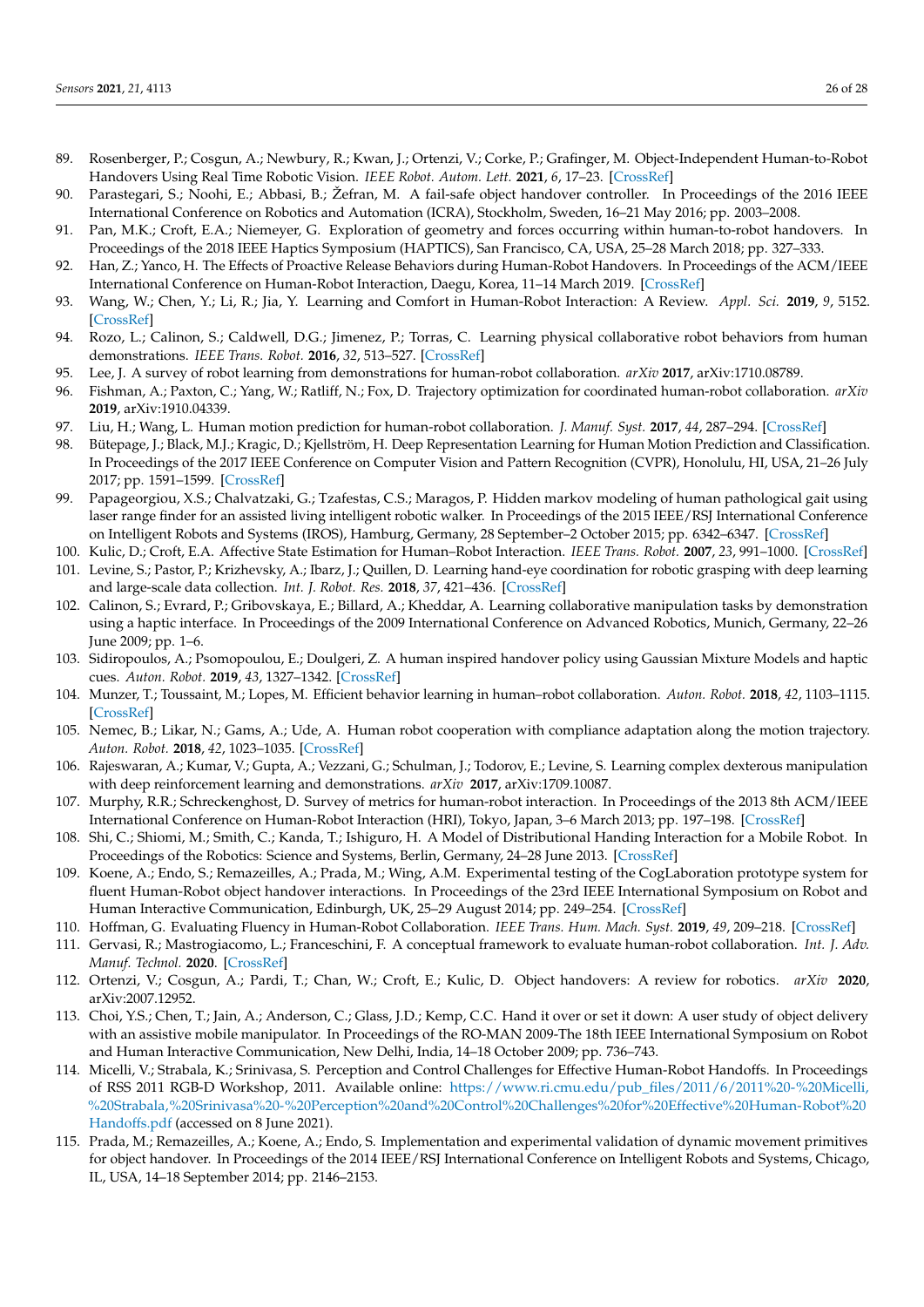- <span id="page-26-0"></span>116. Chan, W.P.; Parker, C.A.; Van der Loos, H.M.; Croft, E.A. A human-inspired object handover controller. *Int. J. Robot. Res.* **2013**, *32*, 971–983. [\[CrossRef\]](http://dx.doi.org/10.1177/0278364913488806)
- <span id="page-26-1"></span>117. Konstantinova, J.; Krivic, S.; Stilli, A.; Piater, J.; Althoefer, K. Autonomous object handover using wrist tactile information. In *Annual Conference Towards Autonomous Robotic Systems*; Springer: Guildford, UK, 2017; pp. 450–463.
- <span id="page-26-2"></span>118. Cakmak, M.; Srinivasa, S.S.; Lee, M.K.; Kiesler, S.; Forlizzi, J. Using spatial and temporal contrast for fluent robot-human hand-overs. In Proceedings of the 6th International Conference on Human-Robot Interaction, Lausanne, Switzerland, 6–9 March 2011; pp. 489–496.
- 119. Bohren, J.; Rusu, R.B.; Jones, E.G.; Marder-Eppstein, E.; Pantofaru, C.; Wise, M.; Mösenlechner, L.; Meeussen, W.; Holzer, S. Towards autonomous robotic butlers: Lessons learned with the PR2. In Proceedings of the 2011 IEEE International Conference on Robotics and Automation, Shanghai, China, 9–13 May 2011; pp. 5568–5575.
- 120. Grigore, E.C.; Eder, K.; Pipe, A.G.; Melhuish, C.; Leonards, U. Joint action understanding improves robot-to-human object handover. In Proceedings of the 2013 IEEE/RSJ International Conference on Intelligent Robots and Systems, Tokyo, Japan, 3–7 November 2013; pp. 4622–4629.
- <span id="page-26-3"></span>121. Aleotti, J.; Micelli, V.; Caselli, S. An affordance sensitive system for robot to human object handover. *Int. J. Soc. Robot.* **2014**, *6*, 653–666. [\[CrossRef\]](http://dx.doi.org/10.1007/s12369-014-0241-3)
- <span id="page-26-4"></span>122. Cakmak, M.; Srinivasa, S.S.; Lee, M.K.; Forlizzi, J.; Kiesler, S. Human preferences for robot-human hand-over configurations. In Proceedings of the 2011 IEEE/RSJ International Conference on Intelligent Robots and Systems, San Francisco, CA, USA, 25–30 September 2011; pp. 1986–1993.
- <span id="page-26-6"></span>123. Controzzi, M.; Singh, H.; Cini, F.; Cecchini, T.; Wing, A.; Cipriani, C. Humans adjust their grip force when passing an object according to the observed speed of the partner's reaching out movement. *Exp. Brain Res.* **2018**, *236*, 3363–3377. [\[CrossRef\]](http://dx.doi.org/10.1007/s00221-018-5381-5)
- <span id="page-26-5"></span>124. Dehais, F.; Sisbot, E.A.; Alami, R.; Causse, M. Physiological and subjective evaluation of a human–robot object hand-over task. *Appl. Ergon.* **2011**, *42*, 785–791. [\[CrossRef\]](http://dx.doi.org/10.1016/j.apergo.2010.12.005)
- <span id="page-26-7"></span>125. Bestick, A.; Bajcsy, R.; Dragan, A.D. Implicitly assisting humans to choose good grasps in robot to human handovers. In *International Symposium on Experimental Robotics*; Springer: Roppongi, Tokyo, Japan, 2016; pp. 341–354.
- <span id="page-26-8"></span>126. Koene, A.; Remazeilles, A.; Prada, M.; Garzo, A.; Puerto, M.; Endo, S.; Wing, A.M. Relative importance of spatial and temporal precision for user satisfaction in human-robot object handover interactions. In Proceedings of the Third International Symposium on New Frontiers in Human-Robot Interaction, London, UK, 1–4 April 2014.
- <span id="page-26-9"></span>127. Aleotti, J.; Micelli, V.; Caselli, S. Comfortable robot to human object hand-over. In Proceedings of the 2012 IEEE RO-MAN: The 21st IEEE International Symposium on Robot and Human Interactive Communication, Paris, France, 9–13 September 2012; pp. 771–776.
- <span id="page-26-10"></span>128. Chen, M.; Soh, H.; Hsu, D.; Nikolaidis, S.; Srinivasa, S. Trust-aware decision making for human-robot collaboration: Model learning and planning. *ACM Trans. Hum. Robot. Interact.* **2020**. [\[CrossRef\]](http://dx.doi.org/10.1145/3359616)
- 129. Cooper, S.; Fensome, S.F.; Kourtis, D.; Gow, S.; Dragone, M. An EEG investigation on planning human-robot handover tasks. In Proceedings of the 2020 IEEE International Conference on Human-Machine Systems, ICHMS, Rome, Italy, 7–9 September 2020. [\[CrossRef\]](http://dx.doi.org/10.1109/ICHMS49158.2020.9209543)
- 130. Meissner, A.; Trübswetter, A.; Conti-Kufner, A.S.; Schmidtler, J. Friend or Foe Understanding Assembly Workers' Acceptance of Human-robot Collaboration. *ACM Trans. Hum. Robot. Interact.* **2020**. [\[CrossRef\]](http://dx.doi.org/10.1145/3399433)
- <span id="page-26-11"></span>131. Tang, K.H.; Ho, C.F.; Mehlich, J.; Chen, S.T. Assessment of handover prediction models in estimation of cycle times for manual assembly tasks in a human-robot collaborative environment. *Appl. Sci.* **2020**, *10*, 556. [\[CrossRef\]](http://dx.doi.org/10.3390/app10020556)
- <span id="page-26-12"></span>132. Costanzo, M.; De Maria, G.; Natale, C. Handover Control for Human-Robot and Robot-Robot Collaboration. *Front. Robot. AI* **2021**. [\[CrossRef\]](http://dx.doi.org/10.3389/frobt.2021.672995) [\[PubMed\]](http://www.ncbi.nlm.nih.gov/pubmed/34026858)
- 133. He, W.; Li, J.; Yan, Z.; Chen, F. Bidirectional Human-Robot Bimanual Handover of Big Planar Object With Vertical Posture. *IEEE Trans. Autom. Sci. Eng.* **2021**. [\[CrossRef\]](http://dx.doi.org/10.1109/TASE.2020.3043480)
- <span id="page-26-13"></span>134. Melchiorre, M.; Scimmi, L.S.; Mauro, S.; Pastorelli, S.P. Vision-based control architecture for humanâ€"robot hand-over applications. *Asian J. Control* **2021**. [\[CrossRef\]](http://dx.doi.org/10.1002/asjc.2480)
- <span id="page-26-14"></span>135. Sutiphotinun, T.; Neranon, P.; Vessakosol, P.; Romyen, A.; Hiransoog, C.; Sookgaew, J. A human-inspired control strategy: A framework for seamless human-robot handovers. *J. Mech. Eng. Res. Dev.* **2020**, *43*, 235–245.
- <span id="page-26-15"></span>136. Neranon, P.; Sutiphotinun, T. A Human-Inspired Control Strategy for Improving Seamless Robot-To-Human Handovers. *Appl. Sci.* **2021**, *11*, 4437. [\[CrossRef\]](http://dx.doi.org/10.3390/app11104437)
- <span id="page-26-16"></span>137. Riccio, F.; Capobianco, R.; Nardi, D. Learning human-robot handovers through *π*-STAM: Policy improvement with spatiotemporal affordance maps. In Proceedings of the IEEE-RAS International Conference on Humanoid Robots, Cancun, Mexico, 15–17 November 2016. [\[CrossRef\]](http://dx.doi.org/10.1109/HUMANOIDS.2016.7803373)
- 138. Liu, H.; Fang, T.; Zhou, T.; Wang, Y.; Wang, L. Deep Learning-based Multimodal Control Interface for Human-Robot Collaboration. *Procedia CIRP* **2018**. [\[CrossRef\]](http://dx.doi.org/10.1016/j.procir.2018.03.224)
- 139. Zhao, X.; Chumkamon, S.; Duan, S.; Rojas, J.; Pan, J. Collaborative Human-Robot Motion Generation Using LSTM-RNN. In Proceedings of the IEEE-RAS International Conference on Humanoid Robots, Beijing, China, 6–9 November 2018. [\[CrossRef\]](http://dx.doi.org/10.1109/HUMANOIDS.2018.8625068)
- 140. Chen, X.; Wang, N.; Cheng, H.; Yang, C. Neural Learning Enhanced Variable Admittance Control for Human-Robot Collaboration. *IEEE Access* **2020**. [\[CrossRef\]](http://dx.doi.org/10.1109/ACCESS.2020.2969085)